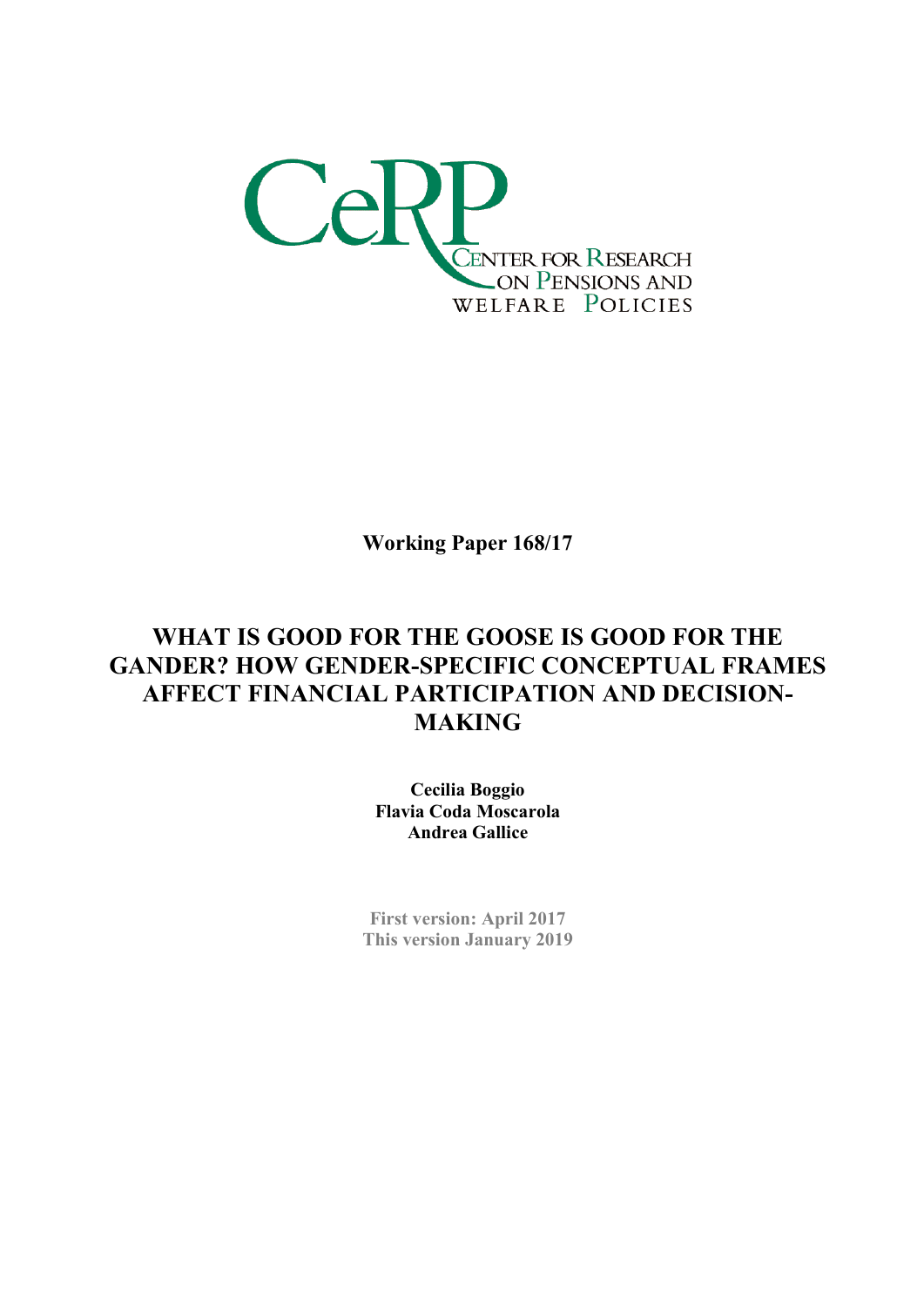# What is Good for the Goose is Good for the Gander?

How gender-specific conceptual frames affect financial participation and decision-making

Cecilia Boggio† Flavia Coda Moscarola ‡ Andrea Gallice§

#### **Abstract**

We conduct a field experiment with elementary school children to go to the roots of the gender gap in financial participation and decision-making. We compare the effects of two treatments designed to boost the attention span of participants in a basic financial task by aiming to elicit their time preferences. We find that the use of gender-specific conceptual frames (competitiveness vs. cooperation) in the description of the task: a) raises girls' interest and thus increases their number of coherent answers; b) makes the transmission of information on the utility of savings more effective in boosting the coherence of girls' answers; c) decreases girls' level of impatience. This evidence supports our underlying hypothesis that the use of more gender-specific conceptual frames in presenting financial information to women may play a role in narrowing the gender gap in financial market participation and decision-making.

JEL Classification: D03, C93, I2, D9.

Keywords: Field Experiment; Financial Inclusion; Gender Gap; Framing.

<sup>†</sup>University of Turin (ESOMAS Dept.) and CERP-Collegio Carlo Alberto. Corso Unione Sovietica 218bis, 10134 Torino (TO), Italy, e-mail: cecilia.boggio@unito.it, phone: +39 0116705746 (corresponding author). ‡CERP-Collegio Carlo Alberto.

<sup>§</sup>University of Turin (ESOMAS Department) and Collegio Carlo Alberto.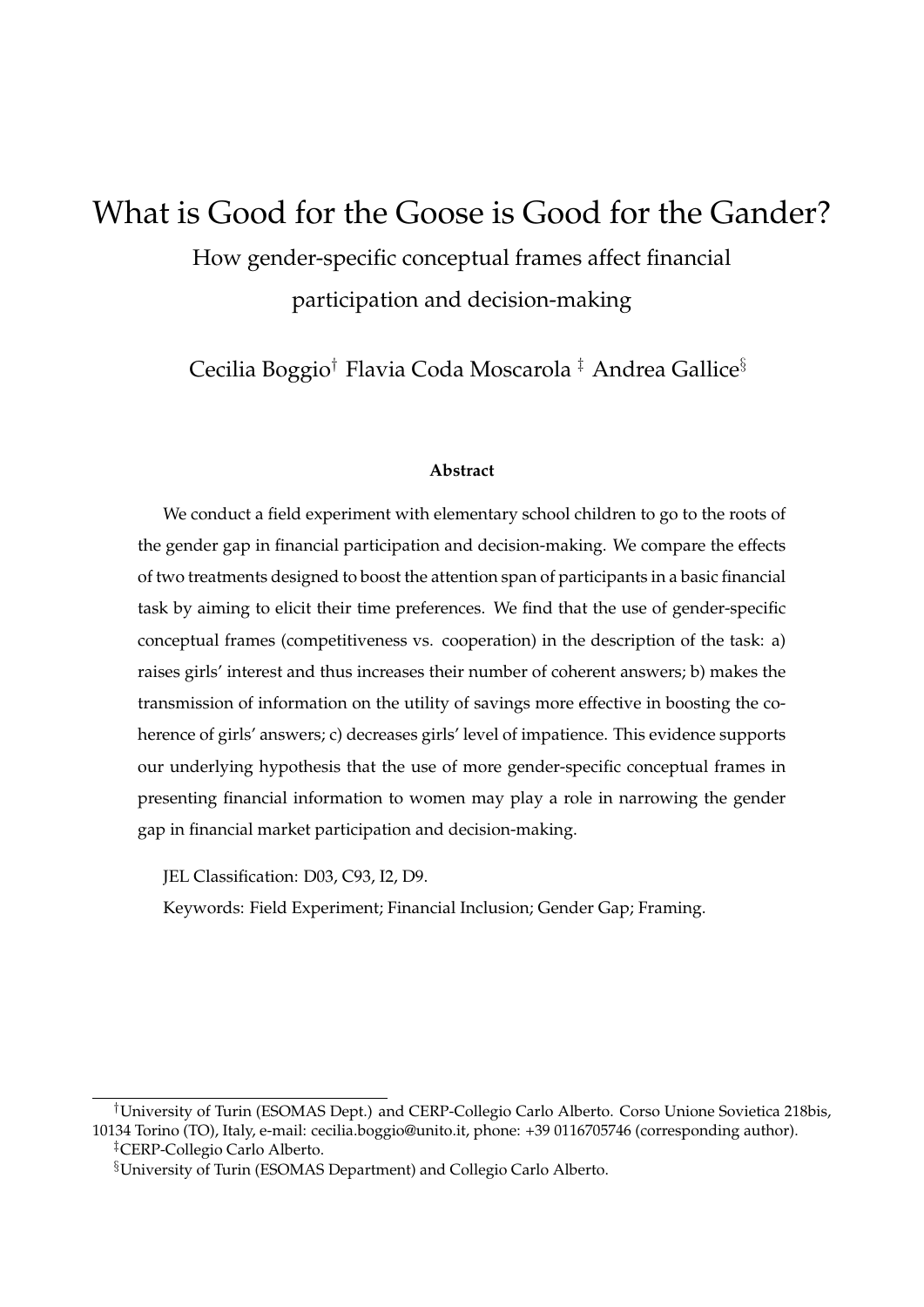## **1. Introduction**

The gender gap in financial participation and decision-making has been extensively documented in the economics, psychology and sociology literature. For instance, it has been demonstrated that women are rarely primary decision-makers when it comes to savings and investment decisions. Fonseca et al. (2012) find that, when talking about making longterm spending and saving plans, 26.2% of women versus 33.8% of men declare that they are the primary decision-makers in their households. Similarly, when talking about tracking investments and insurance coverage, these percentages are 32.8% versus 49.2%. A number of studies highlight some potential determinants of this phenomenon (see Lusardi and Mitchell 2014 for an exhaustive overview). First of all, women are, on average, more riskaverse than men (Kahneman and Tversky 1979; Eckel and Grossman 2002, 2008; Niederle and Vesterlund 2007; Croson and Gneezy 2009; Dohmen et al. 2011), and portfolio choices are risky by definition. Second, women are on average less financially literate as well as less confident in their own capabilities than men. Evidence that women have lower scores on financial literacy tests than men is found in Lusardi and Mitchell (2008), Guiso et al. (2008), Fornero and Monticone (2011), van Roij et al. (2011) and Bucher-Koenen et al. (2017), whereas evidence of a gender gap in measured and self-assessed financial literacy is found in Barber and Odean (2001), Eckel and Grossman (2002), Van Roij et al. (2007), Arano et al. (2010), and Mahdavi and Horton (2014).<sup>1</sup> Third, social roles, cultural norms and/or specialization processes inside the family may prevent women from engaging in financial activities (Fonseca et al. 2012; Bucher-Koenen et al. 2017). Finally, Boggio et al. (2018) point out how the language of investor communication, by privileging masculine linguistic domains, may generate in women feelings of unfamiliarity towards this type of specialized

<sup>&</sup>lt;sup>1</sup>See Lusardi and Mitchell (2014) for a detailed review about how the patterns of financial literacy are affected by age, sex, education and ability, income and work status, race and ethnicity, and family background.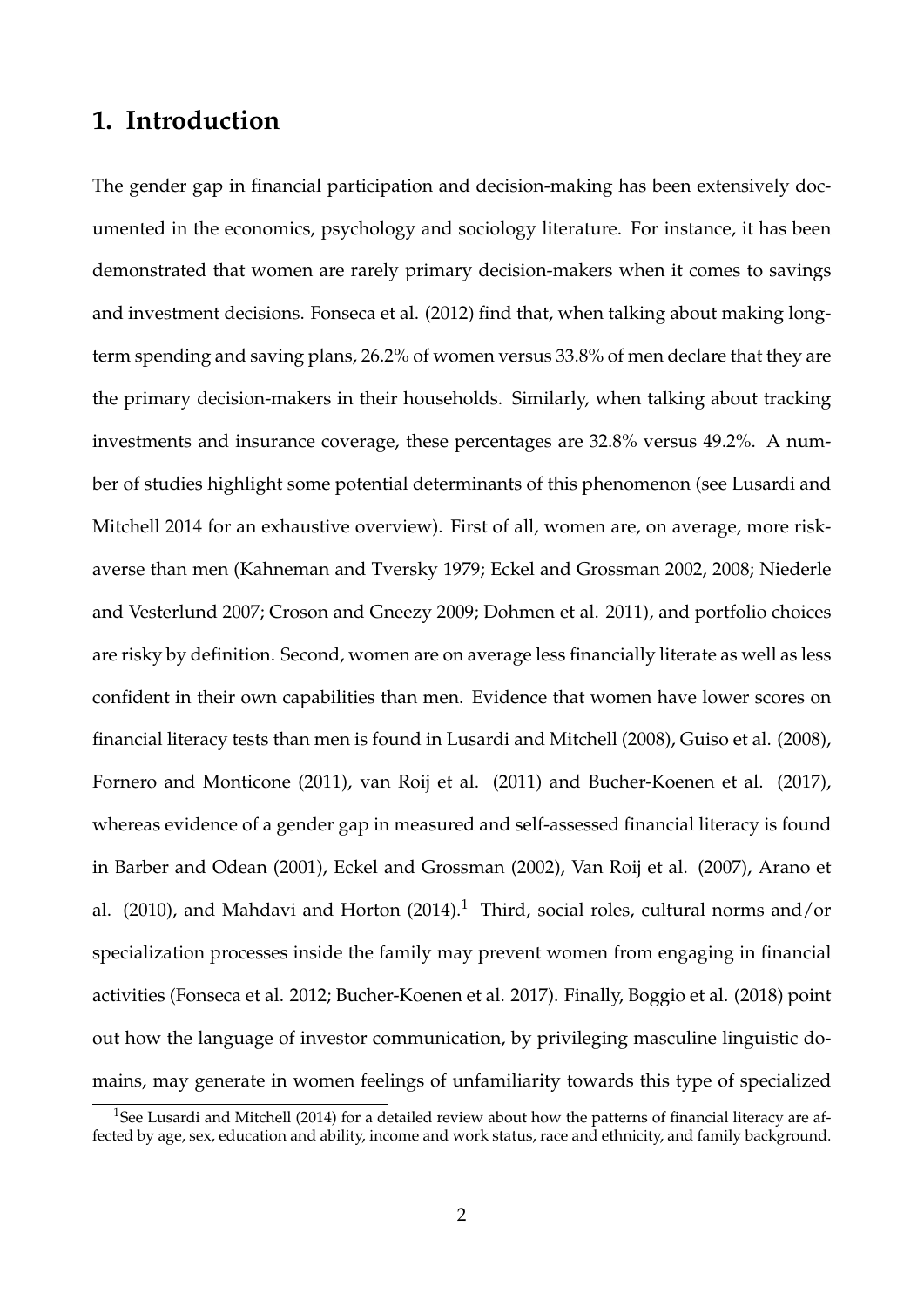discourse (see Gotti 2003, 2011, for a definition of specialized discourse and an analysis of the features of technical as opposed to common language).

This article investigates an additional potential determinant of the gender gap in financial participation and decision-making. We start from the premises that the limited attention paid to a given (economic or non-economic) task is a consequence of two different mechanisms: a lack of interest in the task *per se* and a difficulty in foreseeing the utility of its outcome. In the context of the present study, this suggests that women participate in the financial markets less than men because, on one hand, they are less interested in thinking about how to invest their money, and, on the other, they do not fully foresee the benefits they can derive from their investments (Banerjee and Mullainathan 2008). We thus elaborate on the insights of Becker and Mulligan (1997) and Zhao et al. (2007). Becker and Mulligan (1997) state that inducing people to think about the utility that derives from future consumption encourages them to become more patient. Zhao et al. (2007), instead demonstrate that mentally simulating the future outcome leads to consistent time preferences. Moving from these studies, we investigate whether inducing people to think more carefully about the utility deriving from the outcome of a certain task may spark their interest in it, make them focus more on its completion, and improve the consistency of their answers.

Between December 2015 and January 2016, we run a field experiment aimed at eliciting participants' time preferences and propensity to save. The experiment targets a sample of third and fourth graders (aged 8 and 9) from five different elementary schools in the metropolitan area of Turin, Italy. Why do we target young children? The main reason is that they have been much less exposed than adults to socio-cultural conditioning factors potentially determining the gender gap in financial participation.<sup>2</sup> To be more specific, the

<sup>&</sup>lt;sup>2</sup>See Lusardi et al. (2010) for evidence of a gender gap in financial literacy among young adults (i.e., college graduates), and Lusardi et al. (2014) for evidence of a gender gap among individuals over the age of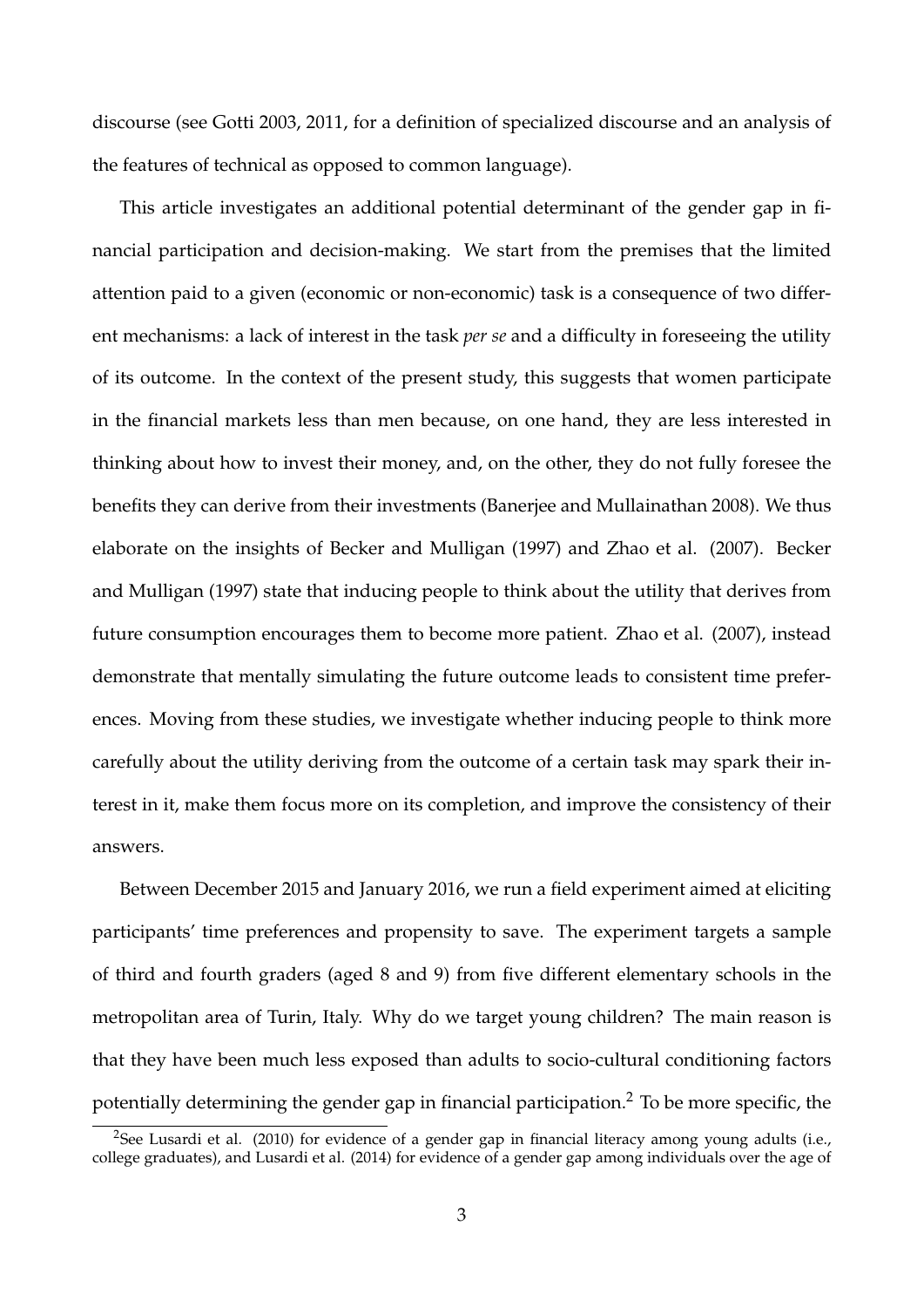choice of age group was dictated by our ambition to go to the roots of the gender gap by minimizing all the potential determinants deriving from socialization, the process by which human infants begin to acquire the skills necessary to perform as functioning members of society (Billingham 2007; Burusic et al. 2012). Inasmuch as socialization is the process through which human beings learn and come to understand the norms and expectations that serve as organizing devices in society, it is also a mean of constructing (stereo)typical social roles with specific capabilities and dispositions, including economic and financial ones.

We use a frame analysis approach to reinforce the theory that during the process of socialization human beings learn to give meaning to reality according to a set of conceptual frames (Goffman 1974). These conceptual frames are not intentional and originate in daily routines and customs without an awareness that they are such, and that they could have been different (Verloo and Lombardo 2007). In other words, they are what Gadamer (1960) defines "prejudices", that is socially constructed cultural filters through which human beings become aware of, understand and interpret reality. Thus it is through conceptual frames that we perceive certain activities, tasks and responsibilities as male or female (see Niederle and Vesterlund 2007 for a discussion of the factors that lead parents, teachers and peers to encourage gender-typed activities in children). Moreover, since language is of fundamental importance in children becoming competent members of society, conceptual frames are produced and reproduced through discursive practices (Fairclough 1992).

In the experiment, we study the (combined) effects of two different treatments designed to boost the attention span of participants and henceforth referred to as the "Framing Treatment" and the "Workshop Treatment". The first treatment (the Framing Treatment) is based

<sup>50.</sup> In this respect, the fact that our experiment targets Italian pupils is particularly interesting: the 2015 PISA financial literacy assessment (OECD 2017) shows that, out of a sample of 10 OECD countries, Italy is the only one in which boys perform better than girls already at the age of 15.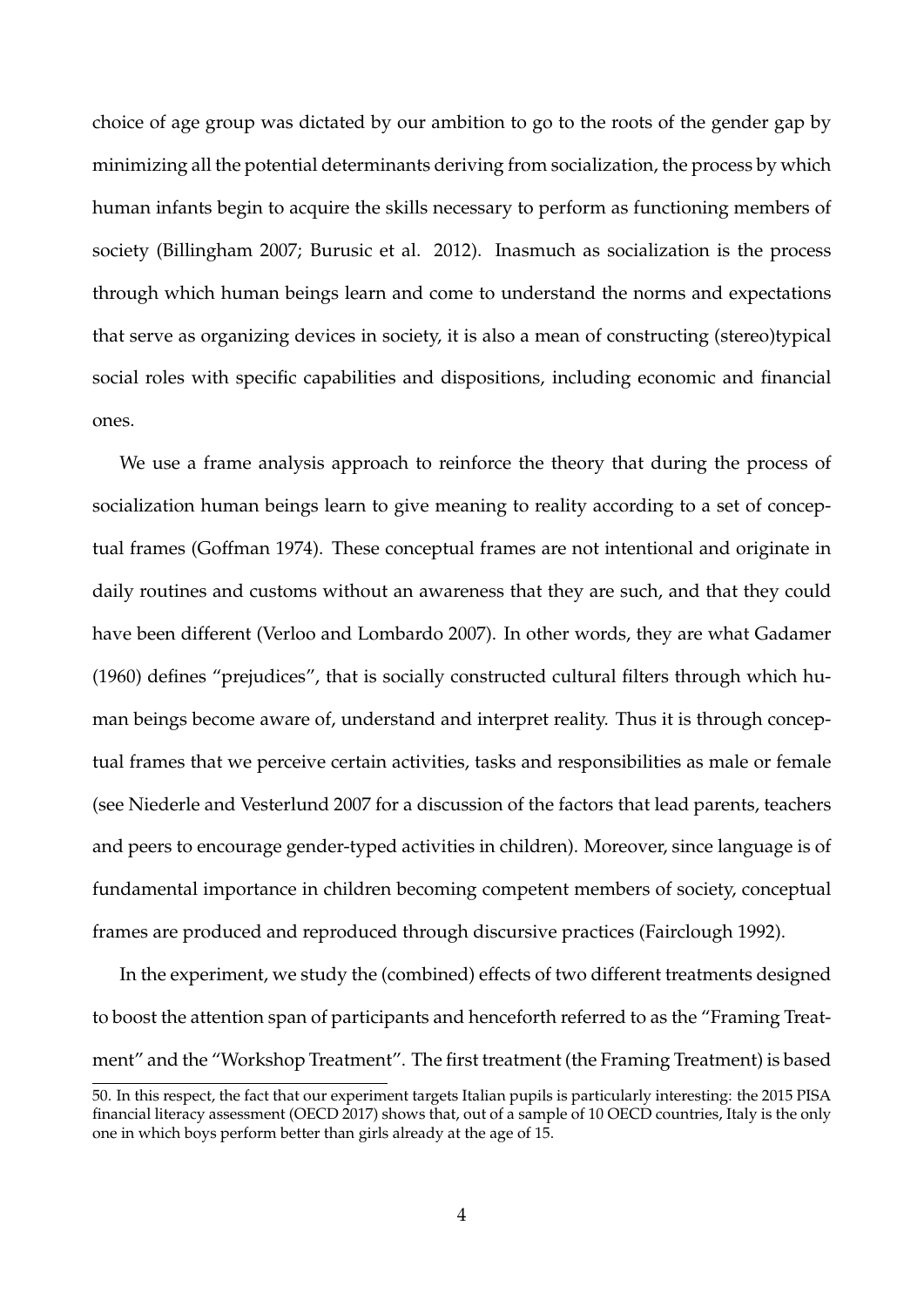on economic, psychological and linguistic studies that rely on "framing theory" (e.g. Goffman 1974; Tversky and Kahneman 1981; Tannen 1993; Lakoff 1996; Fillmore and Baker 2009) and is characterized by its intuitiveness and gender-specificity. The treatment exerts leverage on an instinctive reaction in that it arouses the interest of participants by suggesting some possible uses for the prizes (colorful balloons) that they may win by completing a certain task (see Chang and Burns 2005 for a discussion of children's motivation in relation to attention skills). More specifically, we exploit the well-documented (stereo)typical conceptual dichotomy of competitive men and cooperative women (Akerlof and Kranton 2000; Niederle and Vesterlund 2007; Eckert 2013; Buser et al. 2014). Evolutionary psychologists and experimental economists have both demonstrated that, from an early age, boys spend more time at competitive games than girls, whereas girls often select games that have no clear end point or no winner (Niederle and Vesterlund 2007; Buser et al. 2014; Niederle 2014). This means that these two opposite conceptual frames, i.e. competitive men vs. cooperative women, come into play in the process of socialization at an early stage. In line with this hypothesis, we ask the children to complete a standard task aimed at eliciting their time preferences (see Bettinger and Slonim 2007; Andersen et al. 2008; Castillo et al. 2011; Sutter et al. 2013; Alan and Ertac 2018). The task instructions are not difficult to understand – third and fourth graders already have enough cognitive abilities to comprehend them – but the task requires them to concentrate long enough to provide answers that are consistent (i.e., non-contradictory). To possibly impact on the children's attentiveness in completing it, we present the task according to three alternative conceptual frames. The first focuses on competitiveness and physical abilities, thus emphasizing (stereo)typical masculine characteristics. The second focuses on cooperation and empathy, thus emphasizing (stereo)typical feminine characteristics. The third is neutral, and uses no gender-specific connotation.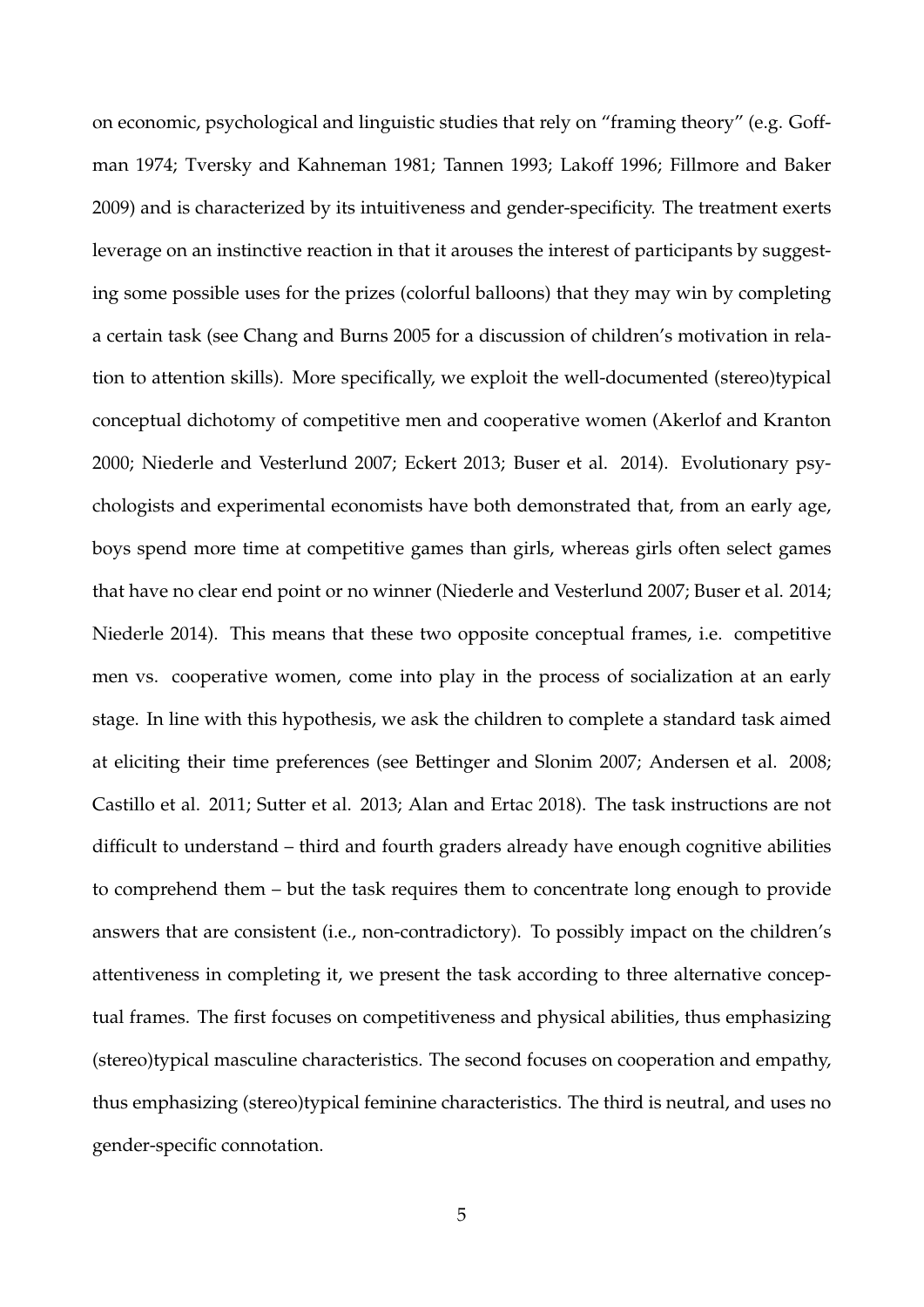The second treatment (the Workshop Treatment) consists in exposing participants to a one-hour workshop on the utility of saving. The workshop attracts the children's attention through a set of recreational and educational activities aimed at inducing them to think about the benefits of saving more carefully.

Overall, we find that the use of gender-specific conceptual frames: a) raises girls' interest and thus increases their number of consistent answers; b) makes the workshop on the utility of saving more effective in boosting the consistency of the answers, once again in particular for girls; c) decreases girls' level of impatience. Hence, we conclude that the use of a more gender-specific conceptual frame – one women can identify more with – in presenting financial information may play a role in narrowing the gender gap in financial market participation and decision-making.

The remaining part of the article is structured as follows. In Section 2, we present our experimental design. In Section 3, we show the descriptive statistics of our sample. In Section 4, we present our empirical strategy. We illustrate and interpret the results in Section 5, and conclude in Section 6.

## **2. Experimental Design**

The experiment involves 251 children from grade 3 and grade 4 (aged 8 and 9) belonging to 12 different classes from 5 different elementary schools located in the metropolitan area of Turin (Italy). $3$  The choice of the schools and of the classes is not random. Each year, the *Museo del Risparmio* ("Museum of Saving") *di Torino* – the institution we collaborated with in the design of the experiment – invites  $3<sup>rd</sup>$  and  $4<sup>th</sup>$  grade teachers to visit the museum

<sup>&</sup>lt;sup>3</sup>The city of Turin is divided into 8 districts ("Circoscrizioni", in Italian). Four of the five schools in the sample are located in districts 3, 7, 8, and 9. The fifth school is located in Moncalieri, a city south of Turin. See Costa et al. (2017) for a detailed description of the socio-economic conditions in the metropolitan area of Turin. See Section 3 for more information on the distribution of population characteristics in our sample. See Appendix A1b for more information on the schools and the classes.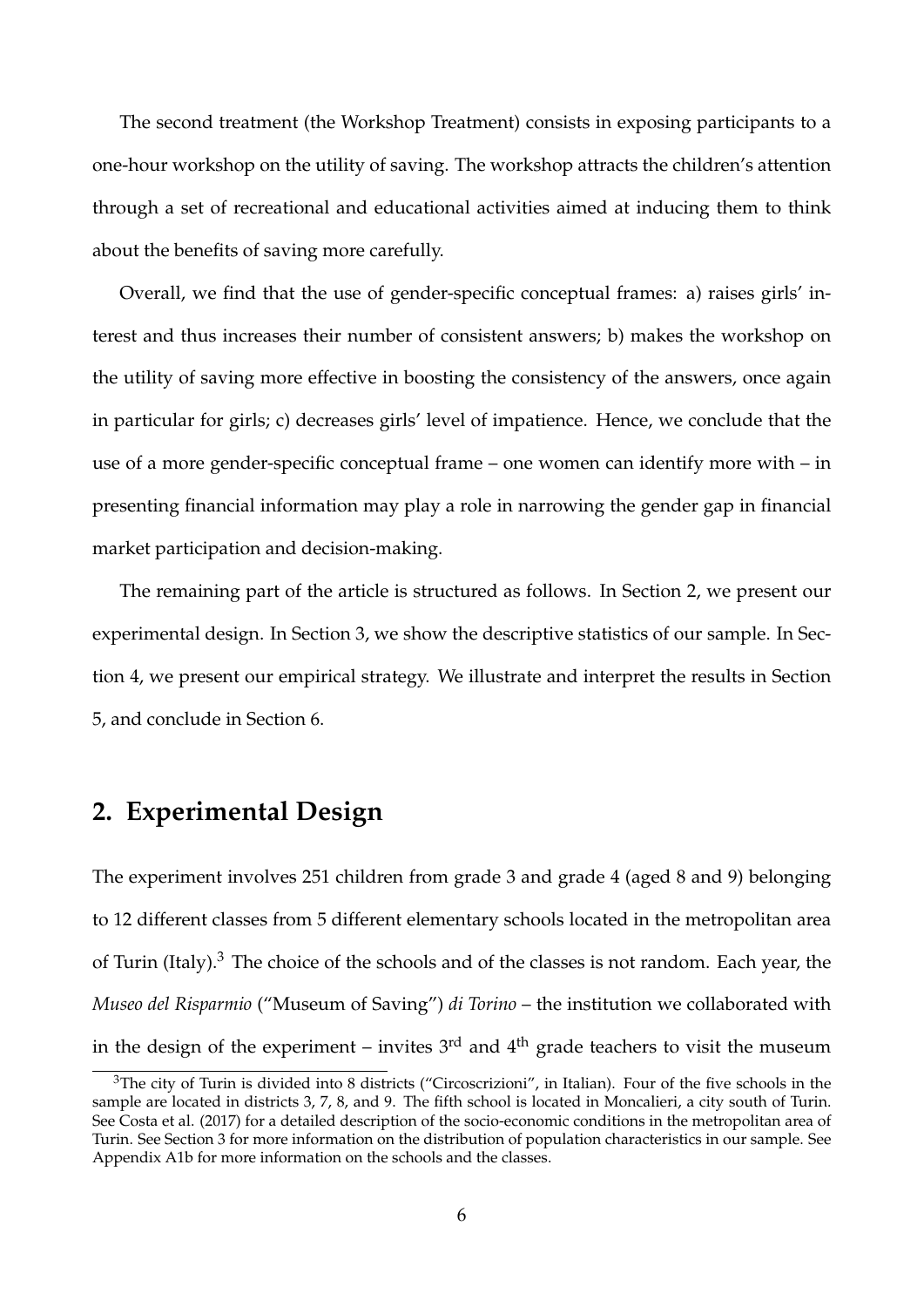with their students. Teachers receive similar invitations from other sources and must thus choose where to bring their pupils. Our sample consists of *all* the classes who visited the museum in the 2015-2016 academic year. We discuss the representativeness of the sample in Section 3.

As mentioned in the introduction, during the experiment, the children are exposed to two treatments: the Framing Treatment, which they repeat twice, and the Workshop Treatment. In the former, the children are asked to perform a standard task aimed at eliciting their time preferences. More precisely, they are asked to complete the Multiple Price List (MPL) task shown in Figure  $1<sup>4</sup>$ 

|        | <b>Option A</b>       | <b>Option B</b>         | <b>ANSWER</b>         |
|--------|-----------------------|-------------------------|-----------------------|
|        | You receive  tomorrow | You receive  in 1 month | Do you prefer A or B? |
| Row 1  | 10 balloons           | 11 balloons             |                       |
| Row 2  | 10 balloons           | 12 balloons             |                       |
| Row 3  | 10 balloons           | 13 balloons             |                       |
| Row 4  | 10 balloons           | 14 balloons             |                       |
| Row 5  | 10 balloons           | 15 balloons             |                       |
| Row 6  | 10 balloons           | 16 balloons             |                       |
| Row 7  | 10 balloons           | 17 balloons             |                       |
| Row 8  | 10 balloons           | 18 balloons             |                       |
| Row 9  | 10 balloons           | 19 balloons             |                       |
| Row 10 | 10 balloons           | 20 balloons             |                       |
|        |                       |                         |                       |

Figure 1: The MPL task.

In particular, in our experiment the children are introduced to the MPL task through the

following three alternative conceptual frames (see Appendix A1a for the original Italian

<sup>&</sup>lt;sup>4</sup>As an incentive, once the children have completed the task, we extract a row number and assign each child the prize corresponding to his/her choice at the appropriate deadline (i.e., the following day in the case of Option A; a month later in the case of Option B). Analogous MPL tasks (and related incentive schemes) are used, among others, in Bettinger and Slonim 2007, Andersen et al. 2008, Castillo et al. 2011, Sutter et al. 2013 and Alan and Ertac 2018.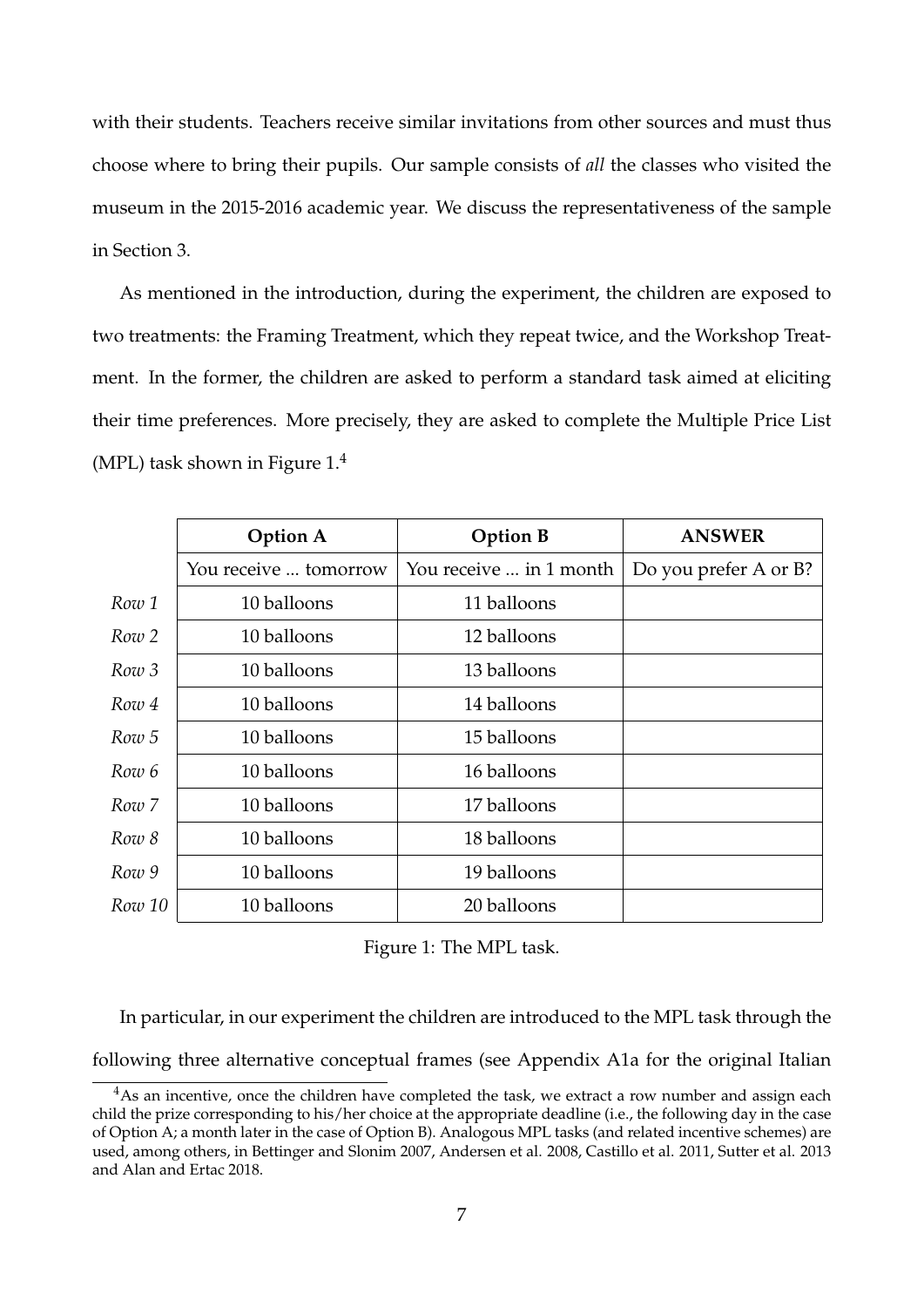$textes).<sup>5</sup>$ 

1 - Masculine frame (emphasis on competitiveness and physical abilities).

*Up for grabs, a lot of colorful balloons you can use to challenge your friends in exciting games and races. For example, have you ever run a balloon race? You have to be agile, fast and clever. The winner is the first to get to the finish line - but you can only use your nose to move the balloon.*

2 - Feminine frame (emphasis on cooperation and empathy).

*Up for grabs, a lot of colorful balloons to share with your friends and play fun games with them. For example, have you ever done the back-to-back balloon dance? You have to be willing to share and collaborate. You and your partner have to dance while holding two balloons in between your backs, without letting the balloons fall or using your hands to help you.*

### 3 - Neutral frame.

*Up for grabs, a lot of colorful balloons to play fun games with.*

The second treatment (the Workshop Treatment) consists in attending a one-hour workshop on the utility of saving specifically designed for elementary school children by the *Museo del Risparmio di Torino*. In the workshop, the children are asked to think about the utility deriving from something they really like and would love to buy (e.g., a toy). To make this mental exercise effective, we give them sufficient time to think about what they really would like, and ask them to draw the desired object on a piece of paper. Next, they are invited, with the help of some examples, to ponder the fact that to be able to buy it, they will need money. We suggest a few ways they can raise the amount they need – for

<sup>&</sup>lt;sup>5</sup>Edwards et al. (2001) highlight that, despite the fact that children's preferences depend upon inclinations and change over time, and are influenced by many factors (parents, teachers and media advertising, among others), girls like games that include rhythm and singing more than boys do, while boys like competitive games the most. See also Maccoby (1999) for a detailed psychological analysis about boys and girls having different styles of play that are not attractive to each other. See Niederle and Vesterlund (2007), Van den Assem et al. (2011) and Molina et al. (2013) for experimental evidence on gender differences in cooperation and competition.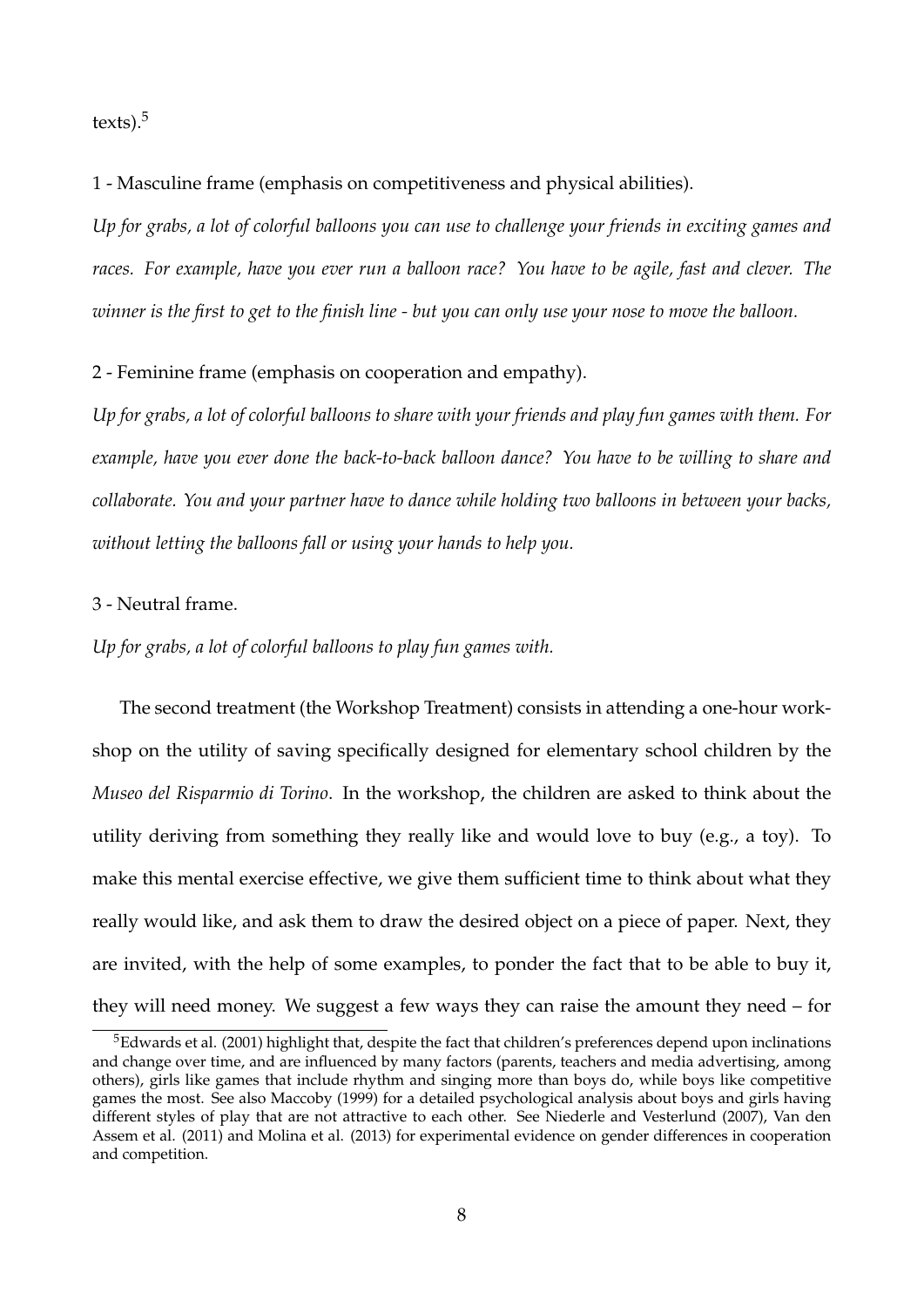instance, by asking their parents and/or grandparents for it, or by doing some chores for them in exchange for pocket money. However, as they seldom immediately get the money they need, they must usually save for a period of time. The children are thus required to go through the creation of a small saving plan. They are hypothetically assigned a weekly allowance of  $\epsilon$ 5 or  $\epsilon$ 10 and asked to determine how long they must save to be able to buy their object of desire.<sup>6</sup>

All participants in the experiment go through two repetitions of the Framing Treatment and one repetition of the Workshop Treatment, although in a different order. To clarify this point, let *M*1, *F*1, *N*1, *M*0, *F*0, and *N*0 denote the six subgroups in which we partition the pool of participants. The letter  $\{M, F, N\}$  identifies the frame to which the children are exposed in the Framing Treatment (Masculine, Feminine, Neutral).<sup>7</sup> The number  $\{1,0\}$ indicates whether the subgroup belongs to the treatment or the control group with respect to the Workshop Treatment, that is whether participants attend the workshop before (1 treated) or after  $(0 -$  control) the second repetition of the Framing Treatment.<sup>8</sup> Figure 2 illustrates the structure of the experiment. It also shows the number of boys and girls in each group. For instance, group *M*1 consists of 65 children, of which 39 are boys and 26 girls.

<sup>&</sup>lt;sup>6</sup>See Coda-Moscarola and Migheli (2017) for further details on the workshop.

<sup>7</sup>The frame remains the same in both repetitions of the Framing Treatment.

<sup>8</sup>The subgroups consist of children belonging to different classes from different schools. See Tables 2, 3, and 4 in Section 3 for the relevant summary statistics. See Appendix A1b for more details about the composition of the six subgroups.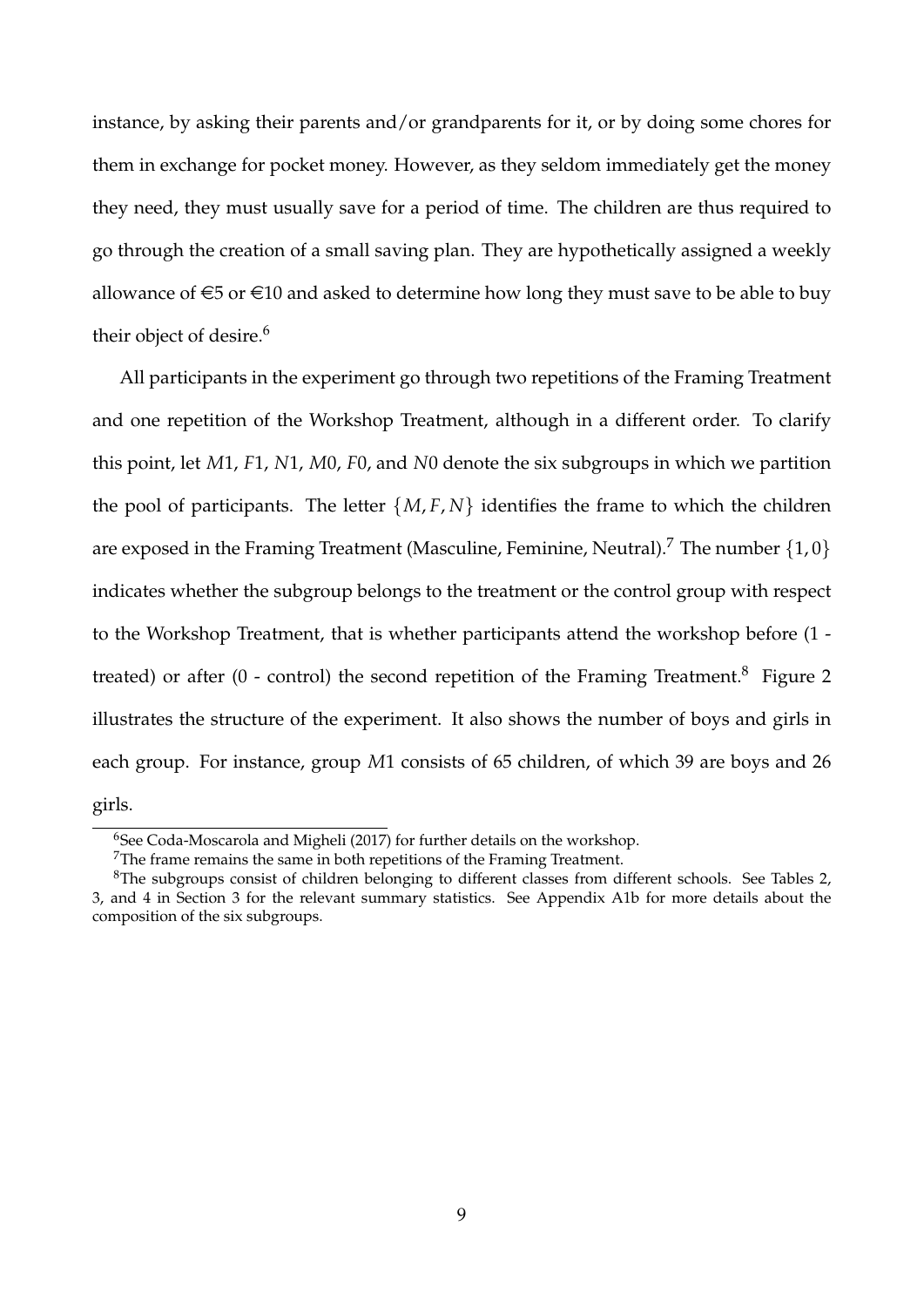

Figure 2: Structure of the experiment.

Summing up across the groups, we thus see that about 75% of the subjects belongs to the treatment group of the Workshop Treatment (groups *M*1, *F*1, and *N*1, 189 children out of 251), whereas the remaining 25% (groups *M*0, *F*0, and *N*0, 62 children) constitutes the control group. Summing up across the frames, we obtain the number of boys and girls exposed to the masculine frame (groups *M*1 and *M*0), feminine frame (*F*1 and *F*0), or neutral frame (groups *N*1 and *N*0) in the Framing Treatment. Table 1 gives these figures and shows that the sample is well-balanced also with regard to this dimension.

#### [TABLE 1 APPROXIMATELY HERE]

As for the timing and location of the experiment, the first repetition of the Framing Treatment (Phase 1 in Figure 2) took place between the 1<sup>st</sup> and 3<sup>rd</sup> of December 2015 on the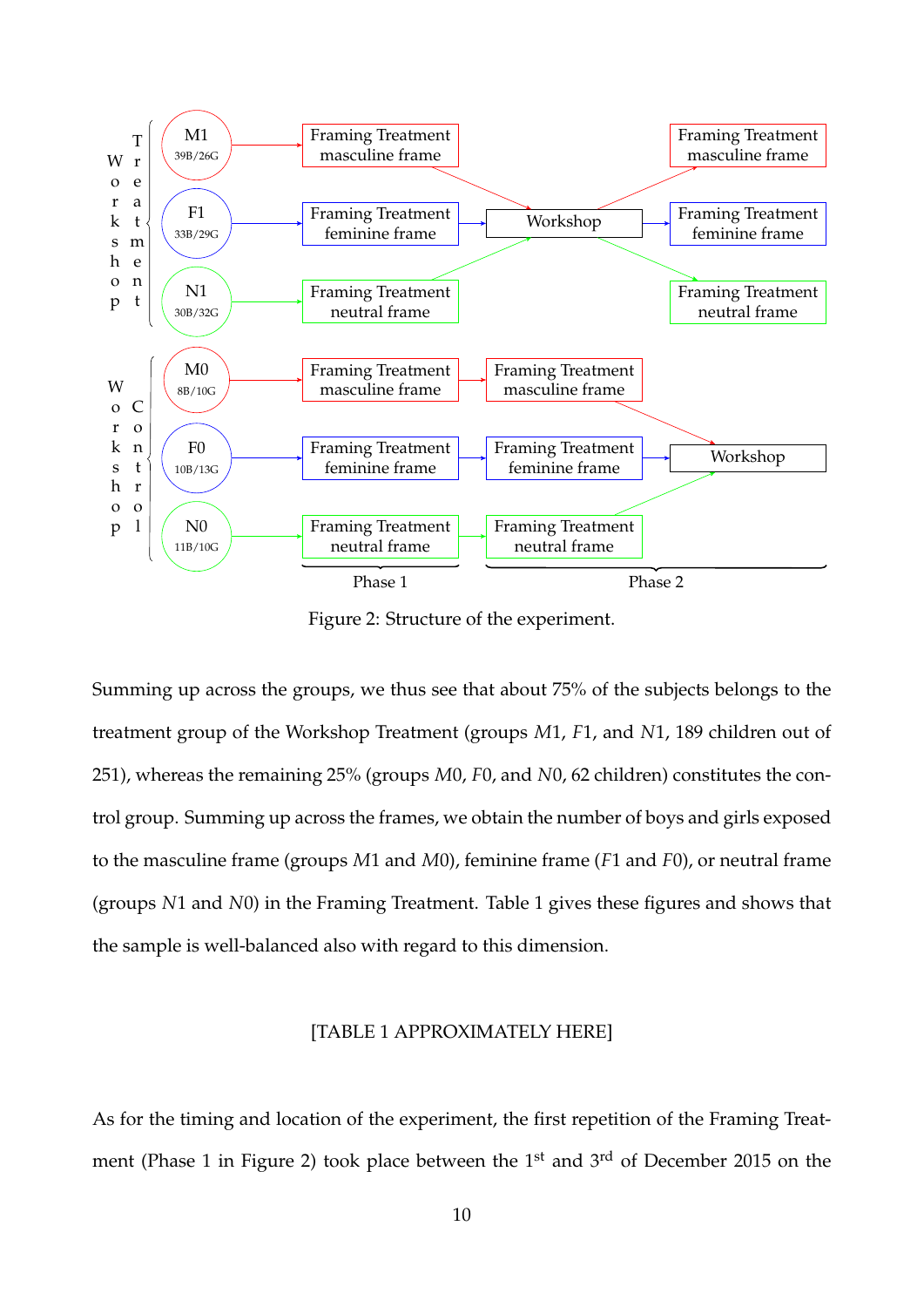premises of the schools. Attendance at the workshop and second repetition of the Framing Treatment (Phase 2 in Figure 2) took place (on the same day) on the premises of the *Museo del Risparmio di Torino* between the 9th and 21st of January 2016.

## **3. Descriptive Statistics**

As mentioned above, 251 children took part in the experiment. Since each child repeated the Framing Treatment twice, our balanced sample thus consists of 502 observations. Table 2 gives the descriptive statistics of the sample.<sup>9</sup>

The sample is gender-balanced (52% are boys and 48% are girls) with about 18% of participants being non-Italian citizens. The parents' level of education is in line with that of the general population (OECD, 2014) with about 20% of parents having completed only mandatory education (up to the age of 16) and 33% holding a university degree. As for familiarity with managing money, about 20% of the children regularly receive some pocket money from their parents, whereas 58% declare some savings.

### [TABLE 2 APPROXIMATELY HERE]

Table 3 compares the summary statistics conditional on the three conceptual frames used in the Framing Treatment (i.e., groups  $M1 + M0$  vs.  $F1 + F0$  vs.  $N1 + N0$ ). Each subgroup presents a balanced gender composition and the table highlights only small differences in the participants' socio-economic characteristics.<sup>10</sup>

<sup>&</sup>lt;sup>9</sup>We retrieved the information that appears in the table from a basic socio-demographic questionnaire that we distributed to the children's parents about a month before the experiment started. The number of observations for some of these variables is less than 251 because of missing answers.

<sup>&</sup>lt;sup>10</sup>These differences are mostly related to the children's grades in Math and to having their own savings.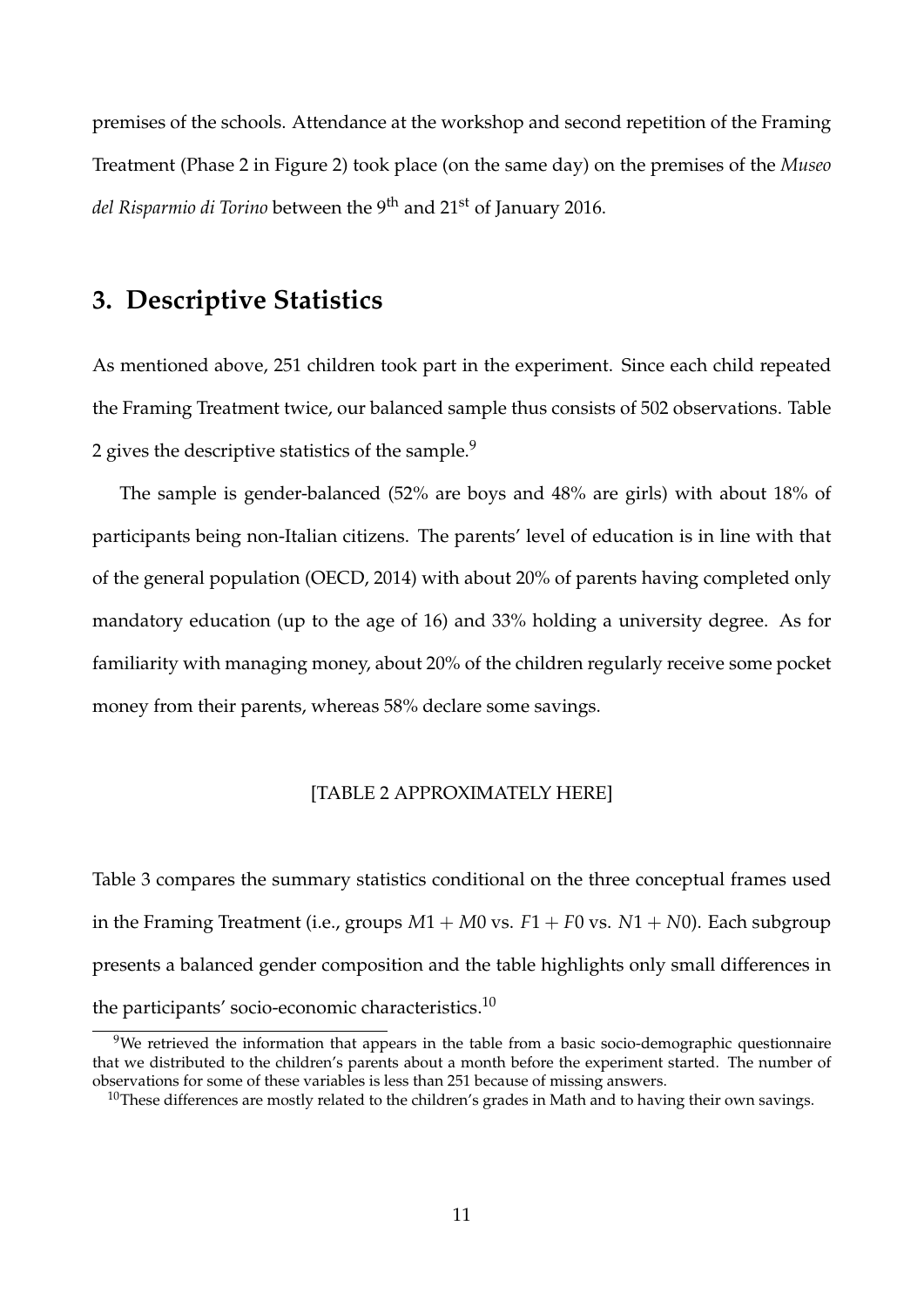#### [TABLE 3 APPROXIMATELY HERE]

Instead, Table 4 focuses on the comparison between the treatment group (subgroups *F*1, *M*1 and *N*1) and the control groups (*F*0, *M*0 and *N*0) with respect to the Workshop Treatment. Here, too, the differences are minimal. $^{11}$ 

#### [TABLE 4 APPROXIMATELY HERE]

### **3.1 The Dependent Variables**

Our main variable of interest is the level of coherence in participants' answers to the two repetitions of the MPL task (see Figure 1). We encode individual answers in a string of 10 characters, e.g., AAAAAAAAAA, AAABBBBBBB, or ABBBAABBBB. We consider individual answers consistent when we observe one switching point between As and Bs at most, and the respondent never switches from B to A. Thus, the first two strings are examples of consistent choices, while the third one is not. More precisely, the choices are consistent when the child 1) always selects A, 2) always selects B, or 3) initially selects A and then switches to B once and for all. Patterns 1 and 2 reveal, respectively, that the child always prefers either the immediate or the delayed payment, whatever the actual interest rate. Instead, pattern 3 reveals that the child prefers immediate payment when the interest rate is relatively low and delayed payment when it is sufficiently high.<sup>12</sup>

 $11$ The two samples differ slightly in terms of educational level of the parents, and percentage of children receiving pocket money and having some savings.

<sup>&</sup>lt;sup>12</sup> Andersen et al. (2006) rationalize inconsistent answers that display multiple switching points by allowing for the possibility that respondents are indifferent among some of the choices and thus randomize within that set. Alan and Ertac (2018) report that some of the subjects who provided inconsistent answers declared not to have properly understood the task. As mentioned before, in our experiment teachers unanimously confirmed that the children have adequate cognitive abilities to understand the task. We thus interpret inconsistent answers as a sign that the respondent did not pay attention during the introduction/explanation of the task or had no interest in completing it.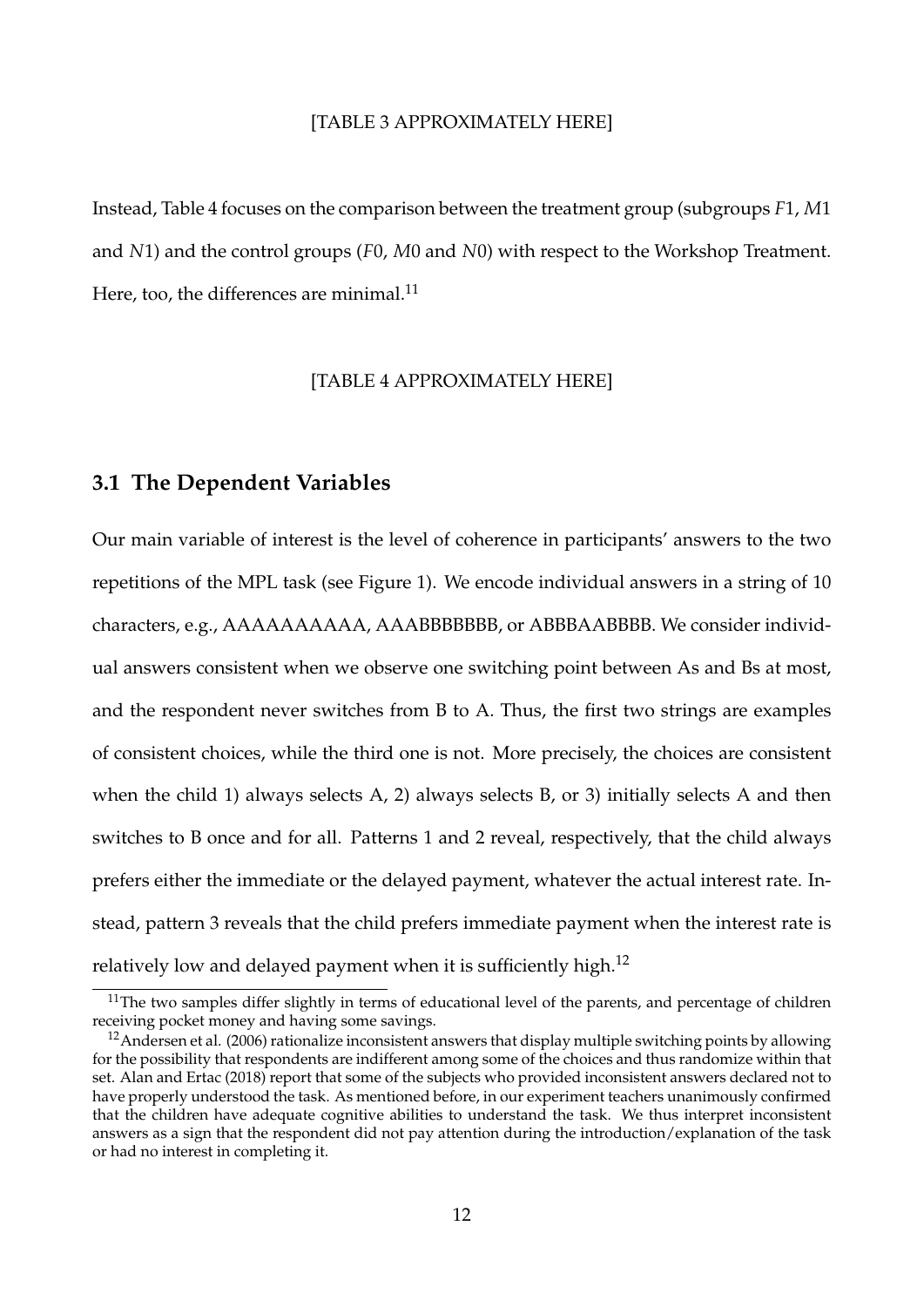Table 5 shows the percentage of consistent answers in the sample. In the first repetition of the Framing Treatment, this is about 44% among boys and 42% among girls. In the second repetition, it increases to 64% among boys and 58% among girls. The difference between the two repetitions is statistically significant, whereas the difference between the performance of boys and girls is not.

#### [TABLE 5 APPROXIMATELY HERE]

Inconsistency (and consistency) in the children's answers is quite persistent across the two repetitions of the Framing Treatment (see Table 6). About 31% of the children provide inconsistent answers in both repetitions, whereas 34% give consistent answers in both. Improvement, i.e., the shift from inconsistent to consistent answers, involves 27% of the children, while only 8% of them shifts from consistent to inconsistent answers.

#### [TABLE 6 APPROXIMATELY HERE]

## **4. Empirical Strategy**

We are interested in the (combined) effects of the Framing Treatment and the Workshop Treatment on the level of consistency in the children's answers. To elicit the framing effect, we exploit the heterogeneity in the participants' answers across the three different conceptual frames, masculine, feminine, and neutral. To elicit the effect of the workshop, we exploit the variation that individual answers display over time. We use a difference-in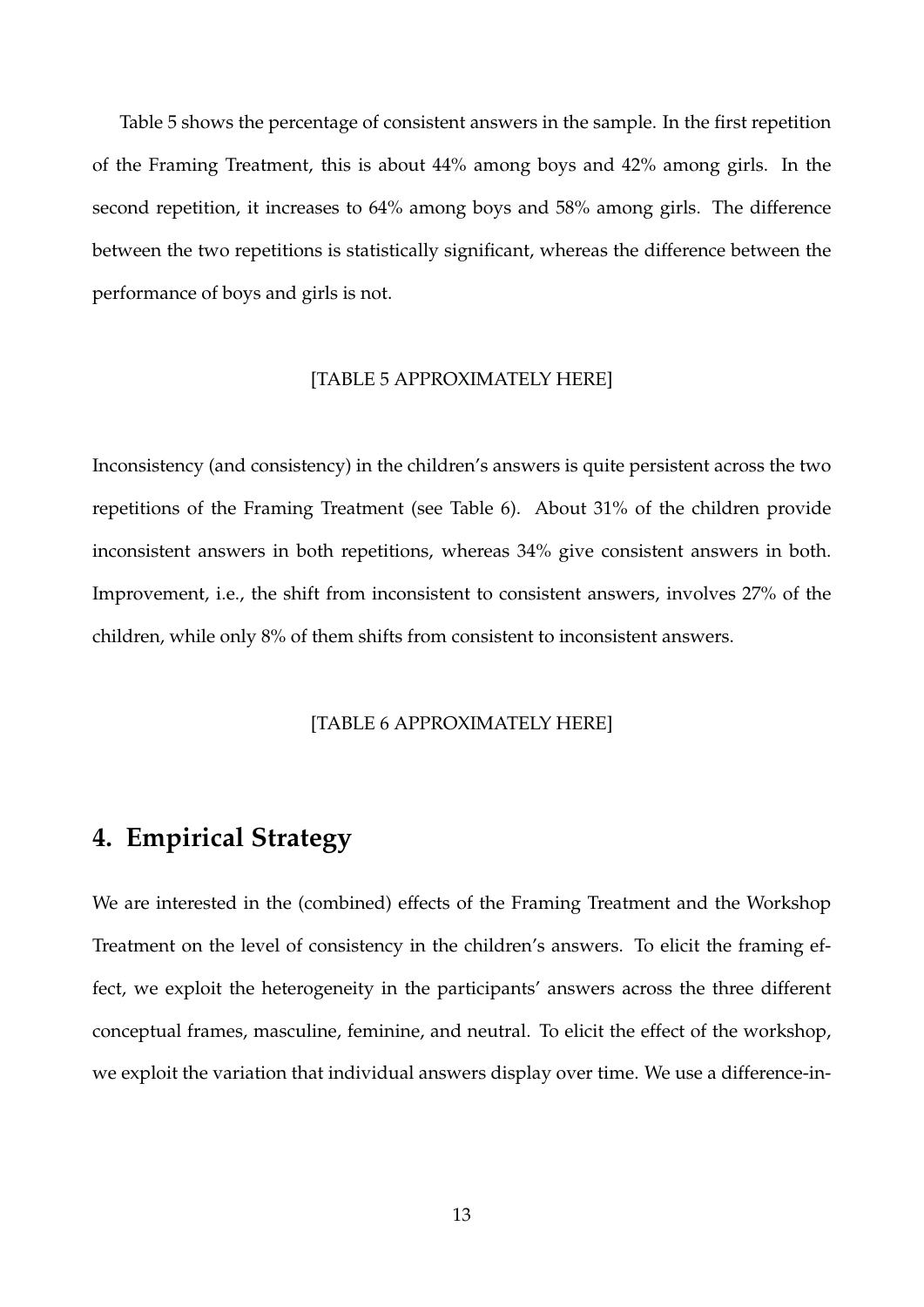difference approach and thus run the following regression:

$$
Y_{i,t} = \beta_0 + \beta_1 Time + \beta_2 W_{Treat} + \beta_3 (Time * W_{Treat}) + \beta_{4S} (Time * W_{Treat} * S) +
$$
  
+ 
$$
\beta_5 Mas_{frame} + \beta_6 Ferm_{frame} + \beta_7 (Mas_{frame} * B) + \beta_8 (Fem_{frame} * G) +
$$
  
+ 
$$
X_{i,t} \gamma + e_i + u_{i,t}
$$
 (1)

where  $Y_{i,t}$  is a binary variable taking value 1 if the answers of child *i* in repetition  $t \in \{1,2\}$ of the Framing Treatment are consistent and value 0 otherwise. As for the independent variables, *Time* and *WTreat* identify, respectively, the time in which the task is performed (*Time* = 0 for the first repetition of the Framing Treatment, *Time* = 1 for the second repetition) and the group to which the individual belongs in terms of the Workshop Treatment (*WTreat* = 1 for the treated group, i.e., those who attended the workshop *before* the second repetition of the Framing Treatment; and *WTreat* = 0 for the control group, i.e., those who attended the workshop only *after* the second repetition of the Framing Treatment). Thus, if the estimated coefficient  $\beta_3$  attached to the interaction term is positive and statistically significant, we can infer that attending the workshop improves the consistency of the children's answers. We then investigate how this relationship depends on gender through the coefficients  $\beta_{45}$  where  $S \in \{B, G\}$  denotes if the participant is a boy  $(S = B)$  or a girl  $(S = G)$ .

Moving to the effects of the Framing Treatment, the dummies Mas<sub>frame</sub> and *Fem*<sub>frame</sub> identify the (masculine or feminine) frame to which the child was exposed. If the estimated coefficients  $\beta_5$  and  $\beta_6$  are positive and significant, it means that the use of gender-specific frames improves the consistency of the children's answers with respect to the neutral frame (omitted category). Also in this case, we interact the effects of the different frames with the actual gender of the child (coefficients *β*<sup>7</sup> and *β*8). Finally, *Xi*,*<sup>t</sup>* is a set of explanatory variables that includes information about the child's gender, level of education of his/her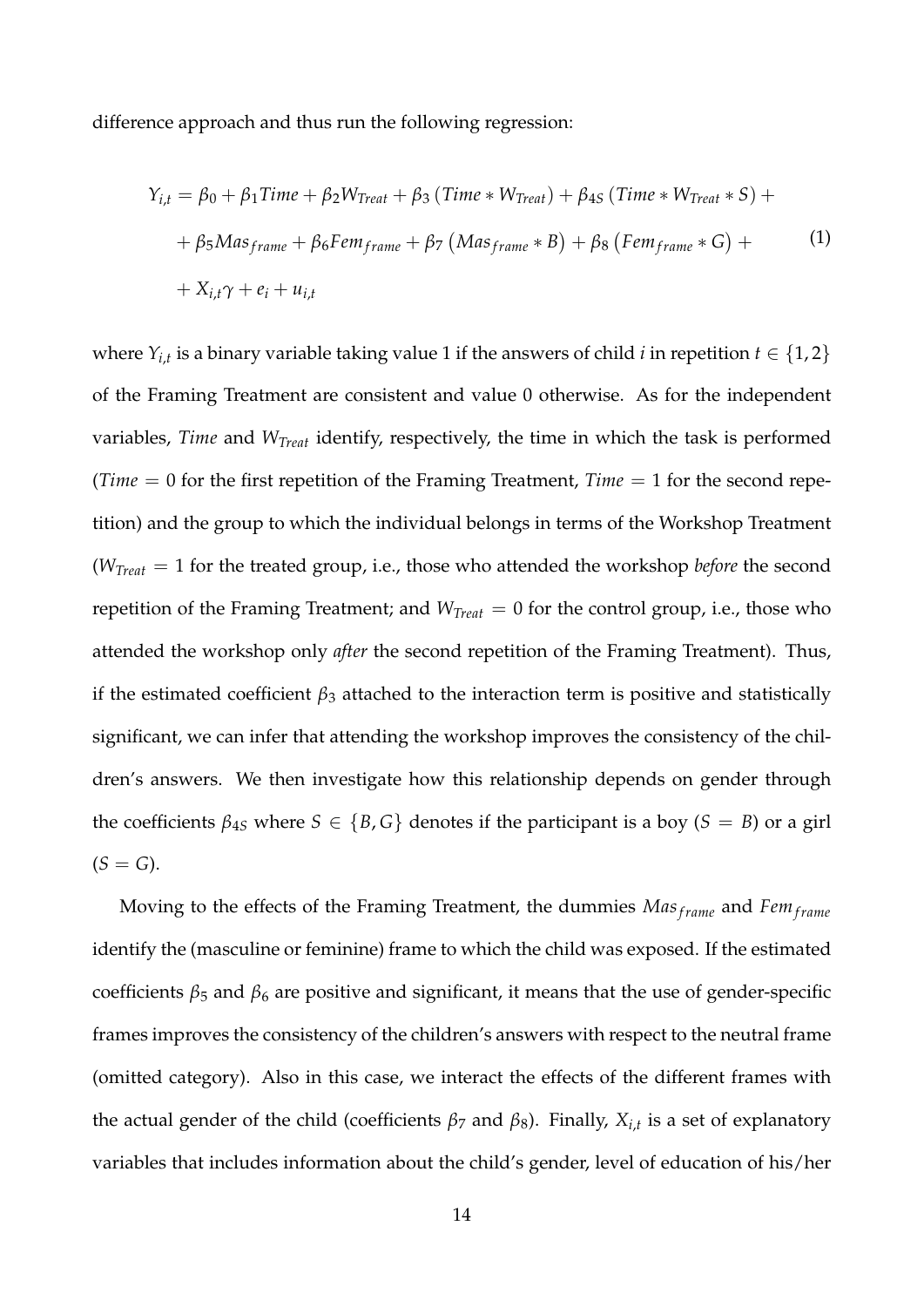parents, whether the child receives pocket money or has some savings, and his/her grade in Math.<sup>13</sup> In order to control for the school fixed effect, the set of regressors also includes dummies for the school.

We model the error term to separately account for two individual-specific components. The first is a random effect that accounts for all the unobserved individual characteristics that can influence the consistency of the answers. These characteristics are assumed to be time-invariant and uncorrelated with the other regressors. The second component varies over time and we cluster it at the class level in order to account for the presence of common factors that may affect the children within each single class. We thus implement a generalized least squares Logit (GLS RE Logit). As a robustness check, we then replicate the analysis with a generalized least squares Probit (GLS RE Probit).

We also run a second set of regressions aimed at exploring the determinants of the children's level of impatience. For these estimates, we focus on the subgroup of children that provided consistent answers in both repetitions of the Framing Treatment. We measure impatience as the number of A answers they provided (i.e., preferring 10 balloons tomorrow rather than  $10 + x$  in a month). We thus replicate the regression specified by equation (1) using as the dependent variable *Ai*,*<sup>t</sup>* , the number of A answers which child *i* provided in repetition  $t \in \{1, 2\}$  of the Framing Treatment.

## **5. Results**

Table 7 presents the estimation results. In each column, we use a different set of explanatory variables and report the marginal effects for the Logit specification.

<sup>&</sup>lt;sup>13</sup>A part from their gender - they were all women -, we did not collect information about the teachers as they did not play any role in the explanation and implementation of the experiment.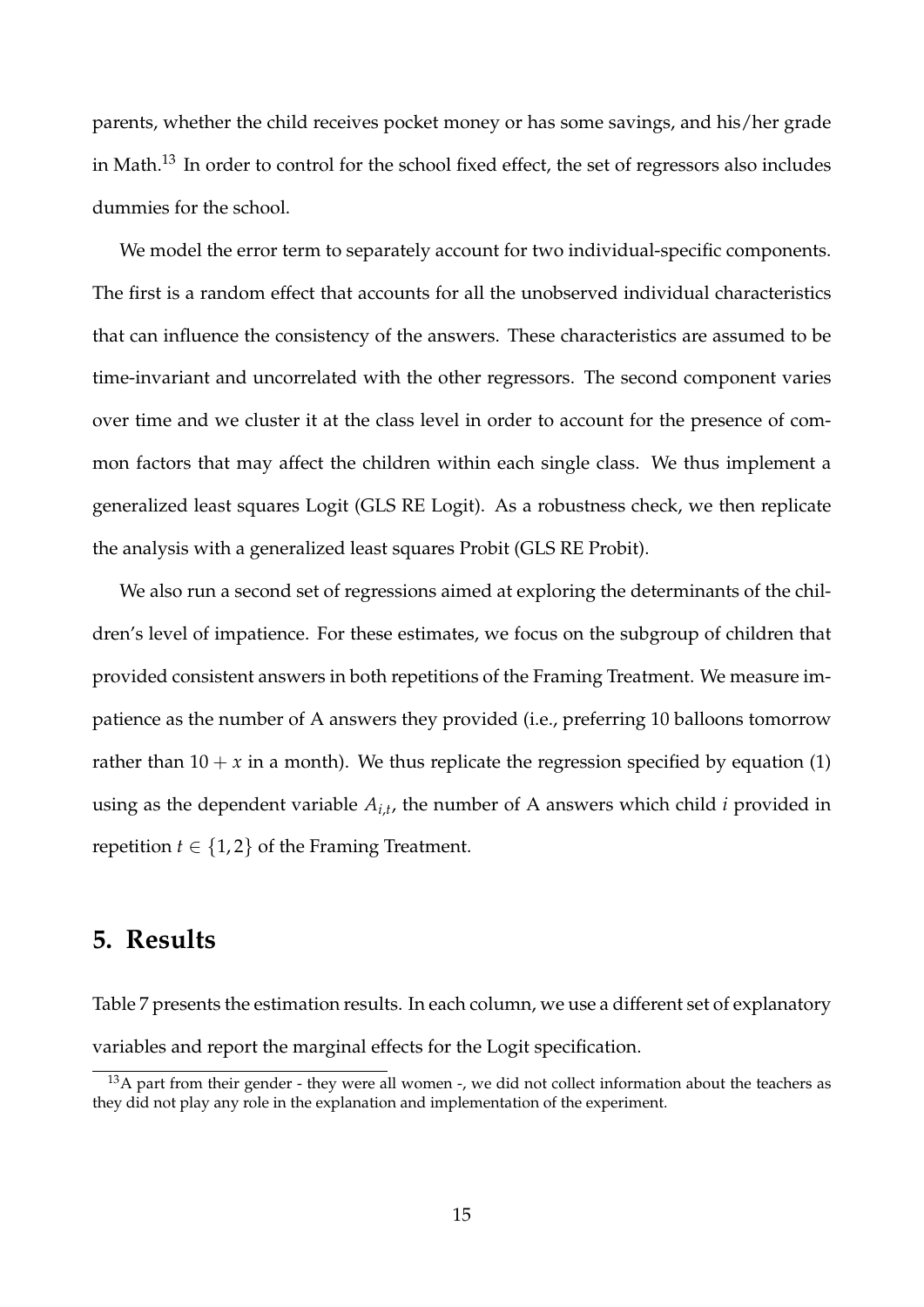#### [TABLE 7 APPROXIMATELY HERE]

The results show that the Workshop Treatment has a positive effect on the consistency of the children's answers. After the children have attended the workshop the probability of their providing a consistent set of answers rises by about 20% (see the variable *Workshop Treated X Time* in models i and ii). Model iii shows that this effect is stronger and more significant for girls (*Workshop Treated X Time X Girl*).

As for the Framing Treatment, conceptual framing is effective in increasing the degree of consistency of individual answers only when it is gender-specific and only for females (see the coefficients of the variables *Masculine frame*, *Feminine Frame*, *Masculine Frame X Boy*, *Feminine Frame X Girl*). In particular, girls exposed to the feminine frame increase their probability of providing consistent answers by about 17%; while boys exposed to the masculine frame do not behave differently with respect to those exposed to the neutral frame.

Most importantly, the two treatments interact. If we replicate our analysis interacting the Framing Treatment with the Workshop Treatment, we see that the low appeal of the masculine frame on girls (variable *WTMG* in column iv in Table 7) and of the feminine frame on boys (*WTFB*) leads to effects that are not statistically significant. In contrast, a gender-specific frame boosts the positive effect of attending the workshop for girls (38%) but not for boys (variables *WTFG* and *WTMB*). The neutral frame leads to a significant effect of the treatment on both boys and girls (*WTNB* and *WTNG*), although the effect on girls is smaller than that triggered by the feminine frame (21% vs.  $38\%$ ).<sup>14</sup>

As for the other potential determinants of the level of consistency, we observe that receiving pocket money increases the probability of providing consistent answers by about

 $14$ Probit estimates confirm the sign, size and significance of all these results (see Table 9).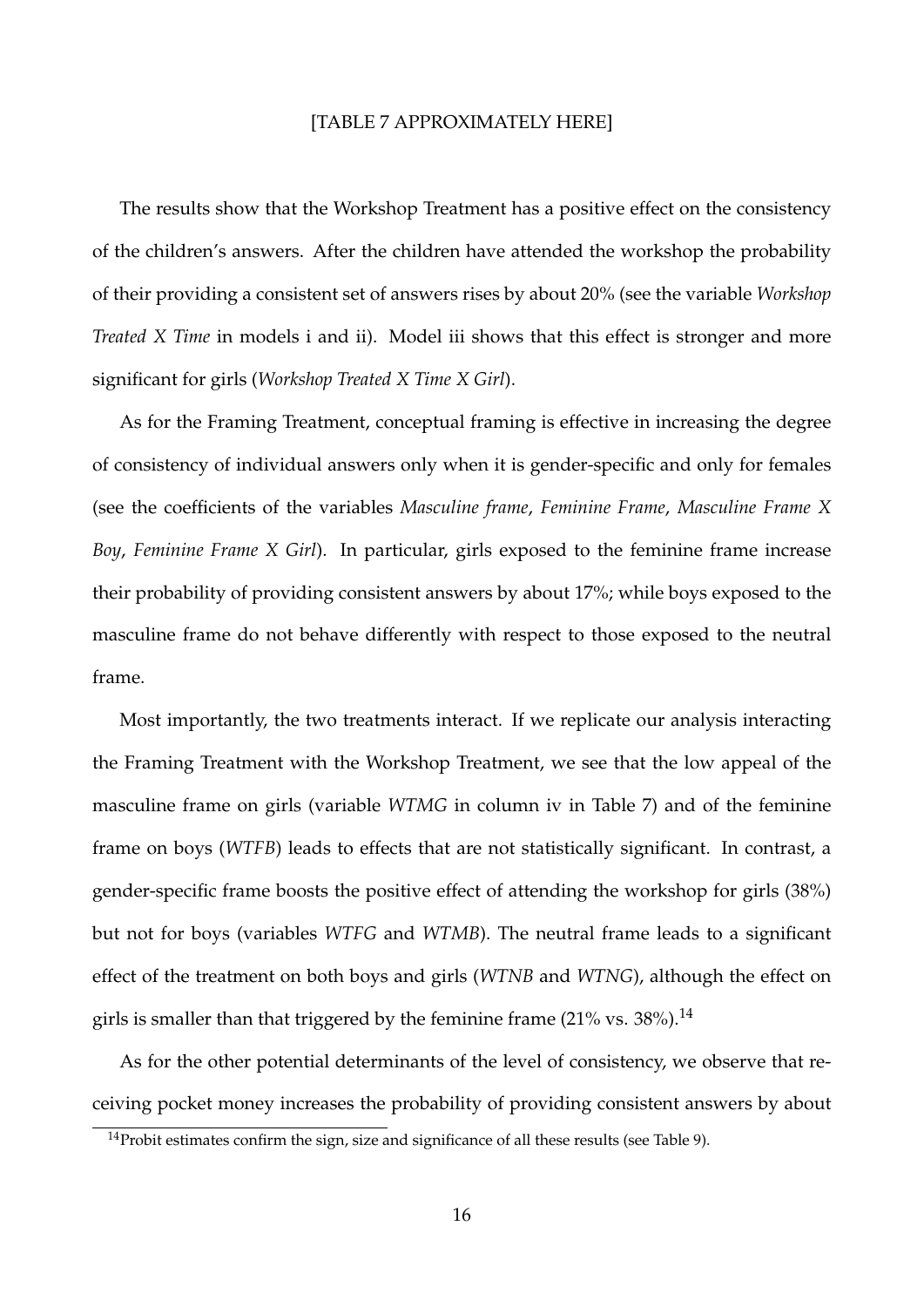11%. Indeed, pocket money can be considered an educational tool that parents employ to teach their children how to manage money, a sort of learning-by-doing experience.<sup>15</sup> Unexpectedly, the Math grade is negatively correlated with the consistency of the answers, as it reduces the probability of a consistent answer by about 6%. This may depend on the fact that in Italian elementary schools the Math curriculum focuses more on arithmetic than logic. Finally, parents' educational level plays a key role: having a mother who received only mandatory education instead of a university degree reduces the probability of providing consistent answers by about 17%. Having a father with a high school diploma rather than a university degree has a similar negative effect.

To complement the above results, we then explore the effect of our treatments on the children's level of impatience (see Table 8). However, to run such a test we need to select the subsample of children providing consistent answers in both repetitions of the Framing Treatment, only about 38% of the sample. The small sample size does not allow us to derive strong conclusions. In general, we find that the gender-specific frames (both the masculine and the feminine) slightly reduce the level of impatience of the children when considered in isolation. However, the feminine frame is particularly effective in decreasing the level of impatience of girls (the coefficient for the *Feminine frame X Girls* is about -3.5). None of the other regressors significantly reduces the impatience level of the children.

#### [TABLE 8 APPROXIMATELY HERE]

<sup>&</sup>lt;sup>15</sup>See Sansone et al. (2019) for evidence about the positive relation between receiving pocket money in childhood and financial confidence in adulthood.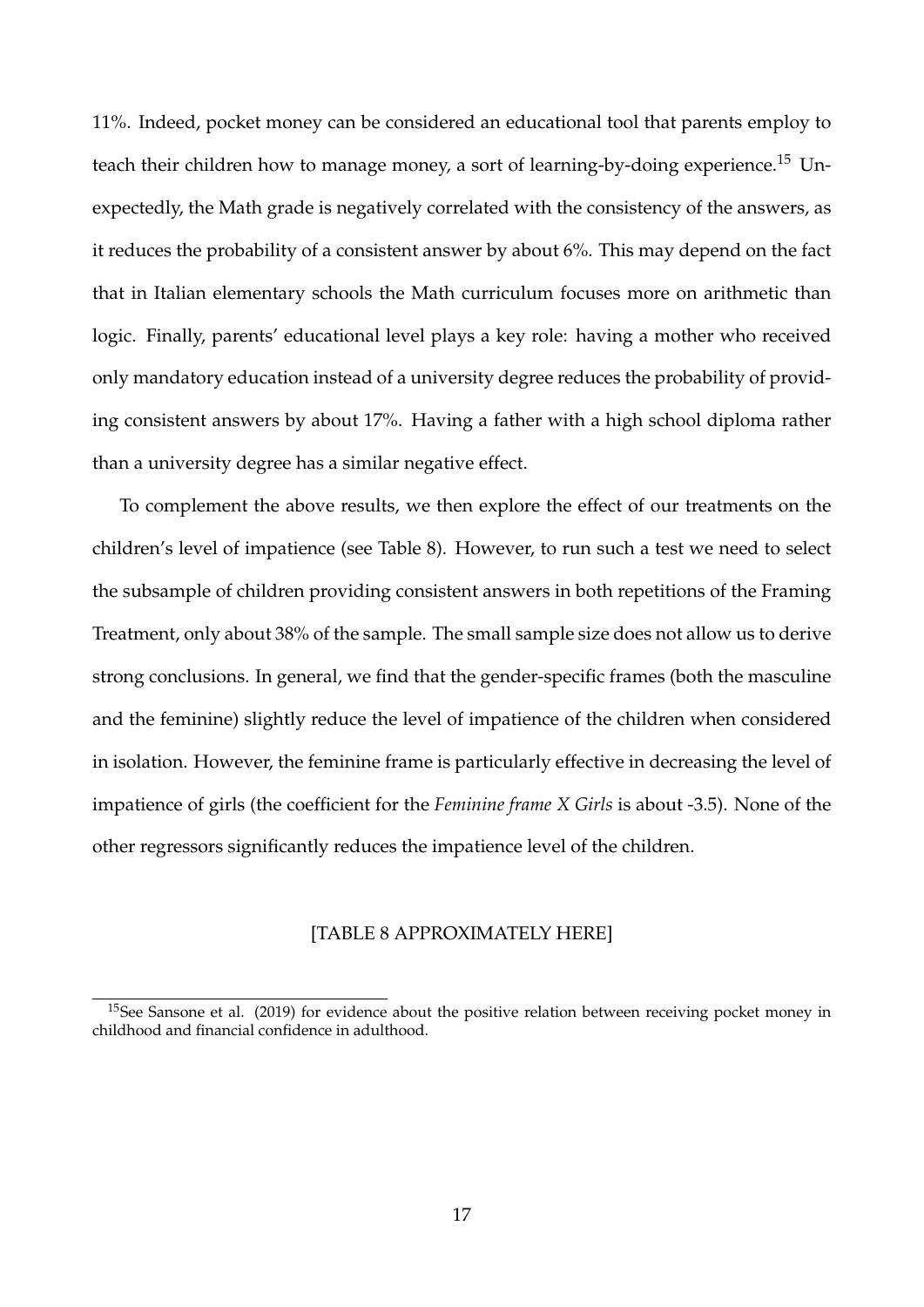## **6. Conclusion**

We contribute to the literature on financial market participation and decision-making by providing field evidence on the effect of gender-specific conceptual frames on individuals' behavior. We hypothesize that the low engagement of women in economic and financial tasks may originate from their lack of interest in these issues, and from difficulties in foreseeing the utility of outcomes. Thaler and Sunstein (2009) demonstrate that the way of presenting the potential utility of a task can serve as a "nudge" that alters people's behavior in the desired way, without precluding any option or changing significantly the economic incentives embedded in the choice. In line with this view, we conjecture that a more gender-specific approach in framing financial tasks could boost the attention and interest of women. To test the above hypotheses, we run a field experiment. The experiment targets elementary school children in an attempt to go to the roots of the gender gap in financial market participation and decision-making. We give the children a simple basic financial task aimed at measuring their intertemporal discount rate. In the experiment, we propose two treatments to boost the attention of the children: a) one which is short, gender-specific and leverages on the children's instinctive reactions; and b) another which is longer, gender-neutral and educational. We measure the effects of these two treatments on both the consistency of the children's answers and their level of impatience. We find that gender-specific frames are effective in increasing the number of consistent answers among girls only. Attending the workshop has a comparable effect on both girls and boys but, upon closer inspection, the gender-specific framing boosts the positive effect of the workshop only on girls. As for the impact on the level of impatience, a feminine frame moderately decreases girls' level of impatience. Our findings support the idea that a more gender-specific frame, one thet women can identify more with, may play a role in narrowing the gender gap in financial market participation and decision-making.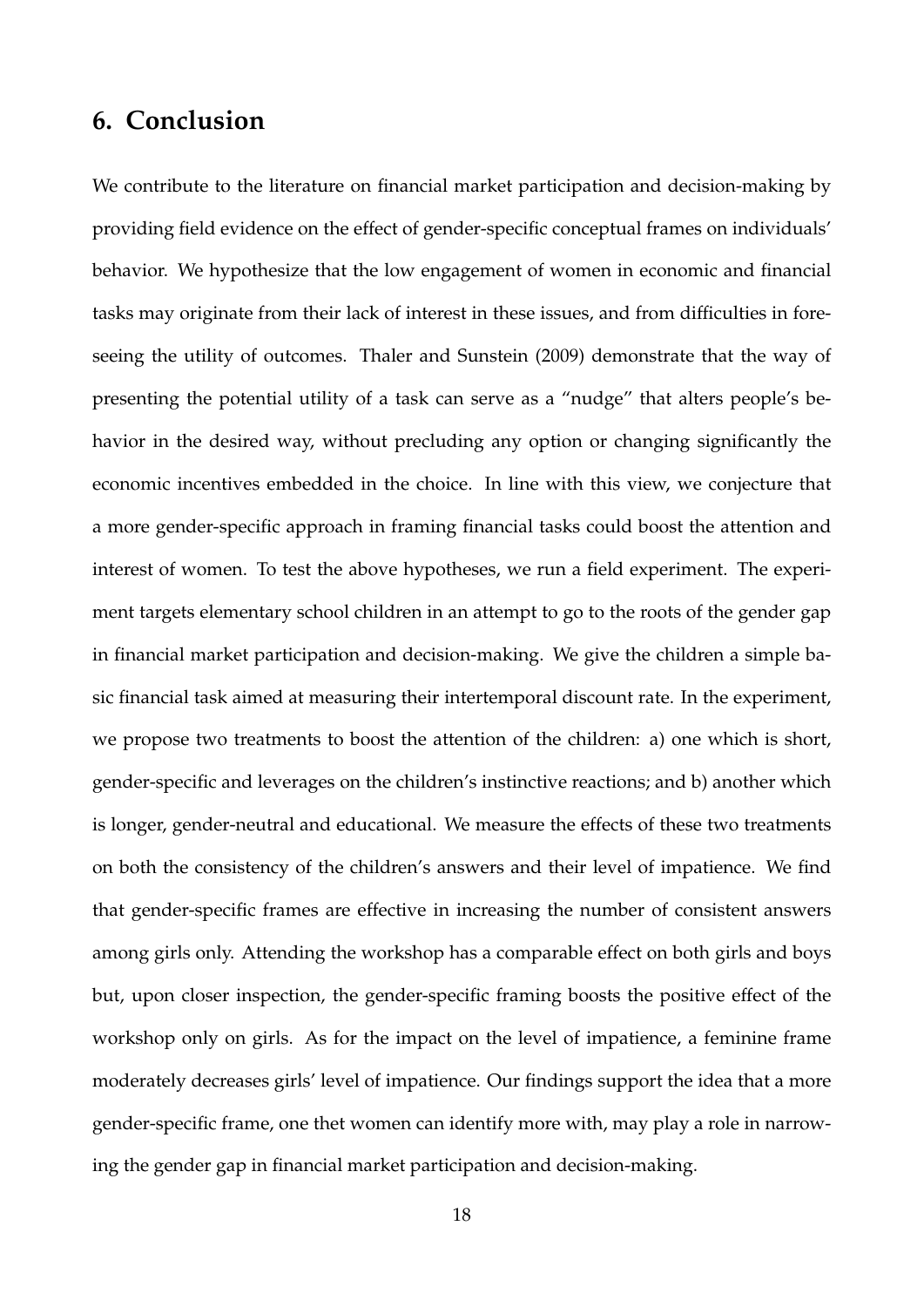# **Tables**

|                 | <b>Boys</b> | $\%$ wrt   | $\%$ wrt | Girls | $\%$ wrt    | $\%$ wrt | total by | $\%$ wrt |
|-----------------|-------------|------------|----------|-------|-------------|----------|----------|----------|
|                 |             | total boys | total    |       | total girls | total    | frame    | total    |
| Masculine frame | 47          | 36%        | 19%      | 36    | 30%         | 14%      | 83       | 33%      |
| Feminine frame  | 43          | 33%        | 17%      | 42    | 35%         | 17%      | 85       | 34%      |
| Neutral frame   | 41          | 31%        | 16%      | 42    | 35%         | 17%      | 83       | 33%      |
| Total           | 131         | 100%       | 52%      | 120   | 100%        | 48%      | 251      | 100%     |

Table 1: Framing Treatment by Gender.

Notes: Each line reports the number of boys (first column) and girls (second column) exposed to the three contextual frames (masculine, feminine, and neutral), together with the relevant percentage values.

|                            | All |      |          |     | <b>Boys</b> |          |     | Girls |          |  |
|----------------------------|-----|------|----------|-----|-------------|----------|-----|-------|----------|--|
|                            | Obs | Mean | St. Dev. | Obs | Mean        | St. Dev. | Obs | Mean  | St. Dev. |  |
| Girls                      | 251 | 0.48 | 0.50     | 131 | 0.00        | 0.00     | 120 | 1.00  | 0.00     |  |
| Foreign citizen            | 251 | 0.18 | 0.38     | 131 | 0.17        | 0.38     | 120 | 0.18  | 0.39     |  |
| Mother mandatory school    | 231 | 0.22 | 0.41     | 121 | 0.21        | 0.41     | 110 | 0.22  | 0.41     |  |
| Mother high school diploma | 231 | 0.38 | 0.49     | 121 | 0.36        | 0.48     | 110 | 0.39  | 0.49     |  |
| Mother university degree   | 231 | 0.34 | 0.47     | 121 | 0.34        | 0.48     | 110 | 0.34  | 0.47     |  |
| Father mandatory school    | 223 | 0.18 | 0.39     | 116 | 0.18        | 0.39     | 107 | 0.19  | 0.39     |  |
| Father high school diploma | 223 | 0.43 | 0.50     | 116 | 0.44        | 0.50     | 107 | 0.42  | 0.50     |  |
| Father university degree   | 223 | 0.32 | 0.47     | 116 | 0.30        | 0.46     | 107 | 0.34  | 0.47     |  |
| Math grade                 | 237 | 8.48 | 1.04     | 125 | 8.42        | 1.11     | 112 | 8.56  | 0.95     |  |
| Pocket money               | 251 | 0.20 | 0.40     | 131 | 0.22        | 0.42     | 120 | 0.18  | 0.39     |  |
| Own savings                | 251 | 0.58 | 0.49     | 131 | 0.61        | 0.49     | 120 | 0.55  | 0.50     |  |

Table 2: Descriptive Statistics of the Sample.

Notes: Foreign citizenship and Math grades are reported by teachers. Receiving pocket money and having some savings are reported by the children. All other variables are reported by the children's parents through a written questionnaire.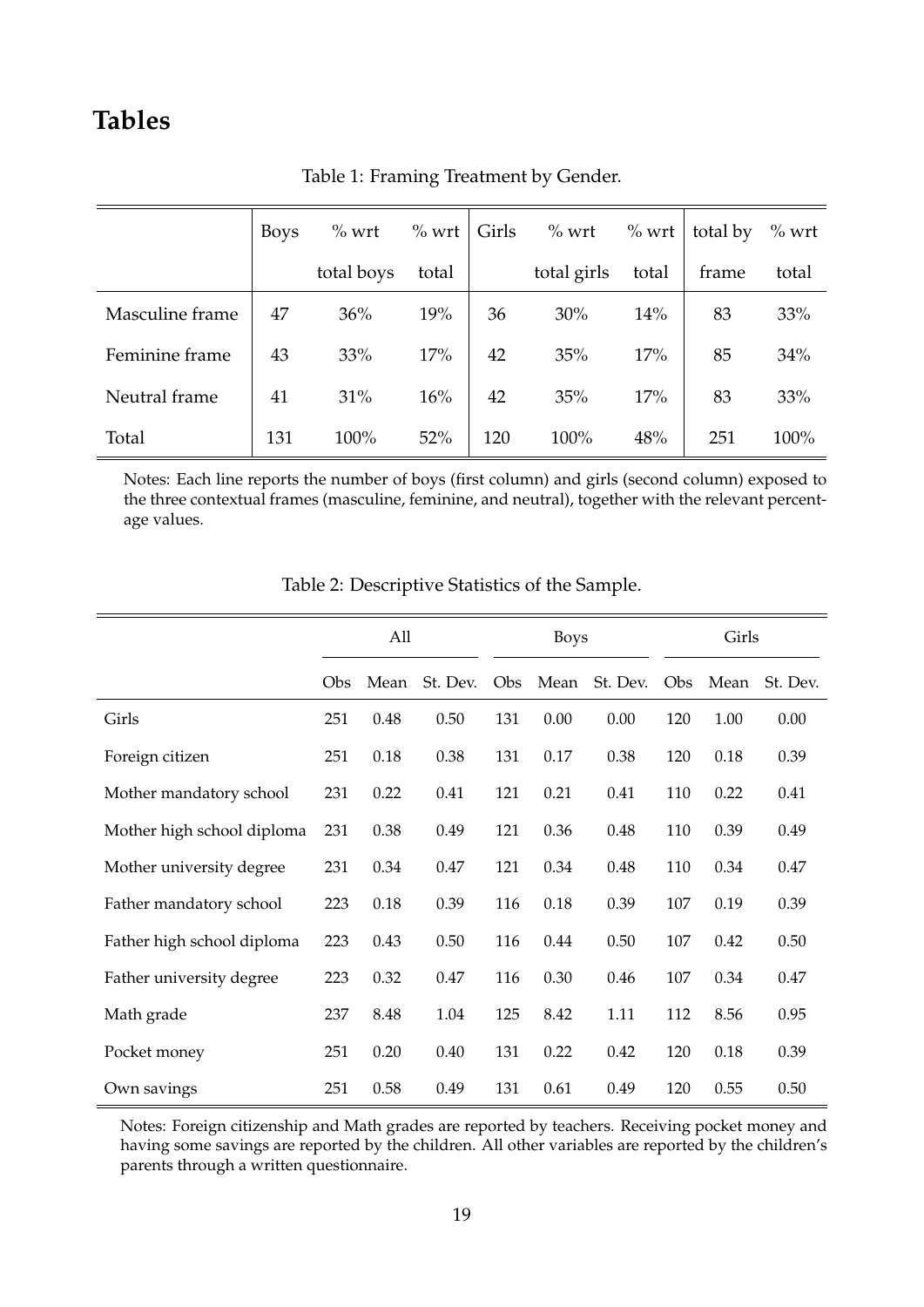|                            |     | Masculine frame (M) |           |     | Feminine frame (F) |           | Neutral frame (N) |      |           | $Ho:Diff=0 (P-values)$ |       |       |
|----------------------------|-----|---------------------|-----------|-----|--------------------|-----------|-------------------|------|-----------|------------------------|-------|-------|
|                            | Obs | Mean                | Std. Dev. | Obs | Mean               | Std. Dev. | Obs               | Mean | Std. Dev. | $M-F$                  | $F-N$ | $M-N$ |
| Girls                      | 83  | 0.43                | 0.50      | 85  | 0.49               | 0.50      | 83                | 0.51 | 0.50      | $0.44\,$               | 0.88  | 0.35  |
| Foreign citizen            | 83  | 0.17                | 0.38      | 85  | 0.13               | 0.34      | 83                | 0.23 | 0.42      | 0.48                   | 0.09  | 0.33  |
| Mother mandatory school    | 79  | 0.25                | 0.44      | 80  | 0.19               | 0.39      | 72                | 0.21 | 0.41      | 0.32                   | 0.75  | 0.52  |
| Mother high school diploma | 79  | 0.29                | 0.46      | 80  | 0.42               | 0.50      | 72                | 0.42 | 0.50      | 0.08                   | 0.92  | 0.11  |
| Mother university degree   | 79  | 0.35                | 0.48      | 80  | 0.35               | 0.48      | 72                | 0.31 | 0.46      | 0.95                   | 0.56  | 0.53  |
| Father mandatory school    | 76  | 0.18                | 0.39      | 79  | 0.19               | 0.39      | 68                | 0.18 | 0.38      | 0.93                   | 0.84  | 0.90  |
| Father high school diploma | 76  | 0.45                | 0.50      | 79  | 0.38               | 0.49      | 68                | 0.47 | 0.50      | 0.40                   | 0.27  | 0.78  |
| Father university degree   | 76  | 0.33                | 0.47      | 79  | 0.34               | 0.48      | 68                | 0.28 | 0.45      | 0.87                   | 0.42  | 0.52  |
| Math grade                 | 83  | 8.64                | 1.11      | 71  | 8.25               | 1.09      | 83                | 8.53 | 0.87      | 0.03                   | 0.08  | 0.49  |
| Pocket money               | 83  | 0.25                | 0.44      | 85  | 0.16               | 0.37      | 83                | 0.19 | 0.40      | 0.16                   | 0.64  | 0.35  |
| Own savings                | 83  | 0.65                | 0.48      | 85  | 0.60               | 0.49      | 83                | 0.49 | 0.50      | 0.50                   | 0.17  | 0.04  |

Table 3: Comparison among Groups Exposed to the 3 Frames in the Framing Treatment.

Notes: The last three columns report the t-test on means with unequal variances between the masculine and feminine frames, the feminine and neutral, and the masculine and neutral, respectively.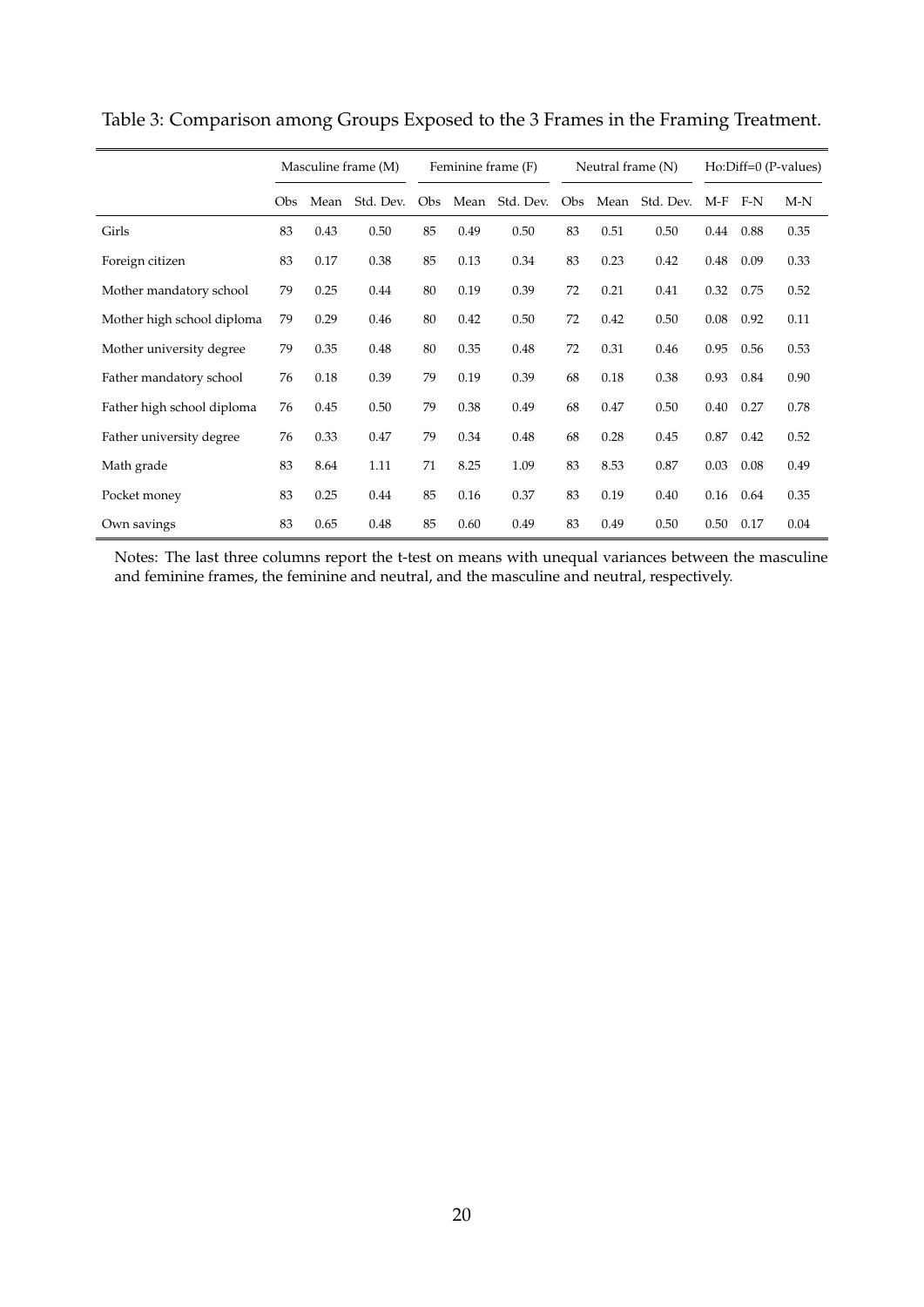|                            | Treated |      |           |     | Control | $Ho:Diff=0$ |          |
|----------------------------|---------|------|-----------|-----|---------|-------------|----------|
|                            | Obs     | Mean | Std. Dev. | Obs | Mean    | Std. Dev.   | P-values |
| Girls                      | 189     | 0.46 | 0.50      | 62  | 0.53    | 0.50        | 0.33     |
| Foreign citizen            | 189     | 0.19 | 0.39      | 62  | 0.13    | 0.34        | 0.24     |
| Mother mandatory school    | 172     | 0.21 | 0.41      | 59  | 0.24    | 0.43        | 0.66     |
| Mother high school diploma | 172     | 0.35 | 0.48      | 59  | 0.44    | 0.50        | 0.25     |
| Mother university degree   | 172     | 0.38 | 0.49      | 59  | 0.22    | 0.42        | 0.02     |
| Father mandatory school    | 166     | 0.15 | 0.36      | 57  | 0.28    | 0.45        | 0.05     |
| Father high school diploma | 166     | 0.48 | 0.50      | 57  | 0.30    | 0.46        | 0.02     |
| Father university degree   | 166     | 0.31 | 0.47      | 57  | 0.33    | 0.48        | 0.78     |
| Math grade                 | 179     | 8.41 | 1.05      | 58  | 8.72    | 0.97        | 0.04     |
| Pocket money               | 189     | 0.16 | 0.37      | 62  | 0.32    | 0.47        | 0.02     |
| Own savings                | 189     | 0.54 | 0.50      | 62  | 0.69    | 0.46        | 0.03     |

Table 4: Comparison among Treated and Control Groups wrt the Workshop Treatment.

Notes: The last column reports the t-test on means with unequal variances between those who attended the workshop before the second repetition of the MPL task (the treated group, 189 individuals) and those who instead attended the workshop only after the second repetition of the MPL task (the control group, 62 individuals).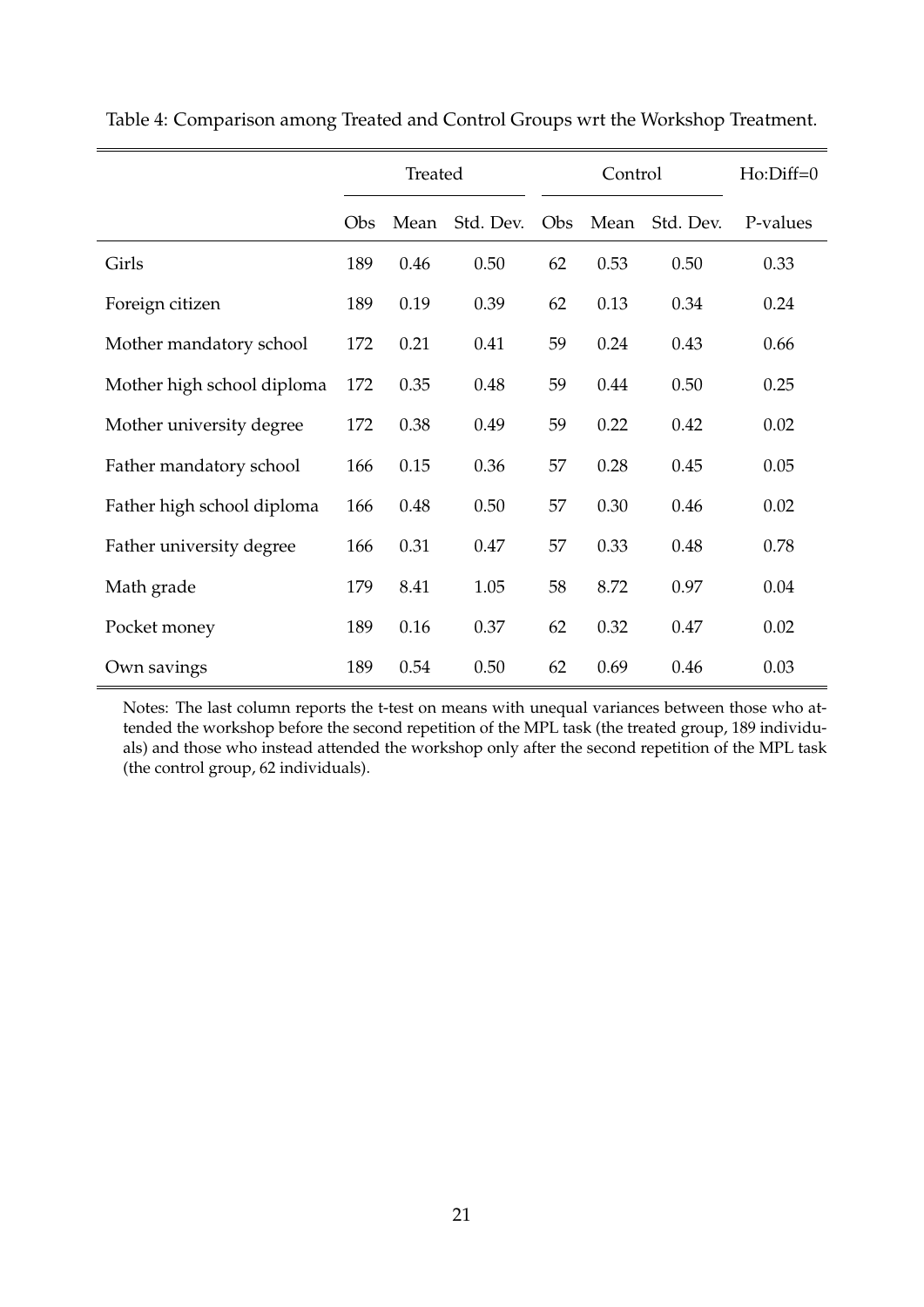| Consistent answers      |      | Boys (131) |                                   |    | Girls (120) | $H_0$ : $Diff=0$ |          |
|-------------------------|------|------------|-----------------------------------|----|-------------|------------------|----------|
|                         | Obs. |            | Mean Std. Dev. Obs Mean Std. Dev. |    |             |                  | p-values |
| First repetition        | 57   | 0.435      | 0.043                             | 50 | 0.417       | 0.045            | 0.769    |
| Second repetition       | 84   | 0.641      | 0.042                             | 69 | 0.575       | 0.045            | 0.285    |
| Ho: $diff=0$ (p-values) |      | 0.001      |                                   |    | 0.014       |                  |          |

Table 5: Consistency in Individual Answers by Gender and Time.

Notes: The two columns reports the number of boys (first column, total 131) and girls (second column, total 120) who provided consistent answers in the first and second repetition of the Framing Treatment.

Table 6: Persistence in Consistency/Inconsistency by Gender and Time.

|                                 | All | Males  | Females |  |
|---------------------------------|-----|--------|---------|--|
| $Y_{i,1} = 1$ and $Y_{i,2} = 1$ | 34% | 35%    | 33%     |  |
| $Y_{i,1} = 0$ and $Y_{i,2} = 0$ | 31% | 27%    | 35%     |  |
| $Y_{i,1} = 0$ and $Y_{i,2} = 1$ | 27% | $30\%$ | 24%     |  |
| $Y_{i,1} = 1$ and $Y_{i,2} = 0$ | 8%  | 8%     | 8%      |  |

Notes:  $Y_{i,t} = 1$  indicates that in the  $t^{th}$  repetition of the Framing Treatment ( $t \in 1,2$ ) individual *i* provided a consistent answer.  $Y_{i,t} = 0$  indicates that he/she instead provided an inconsistent answer.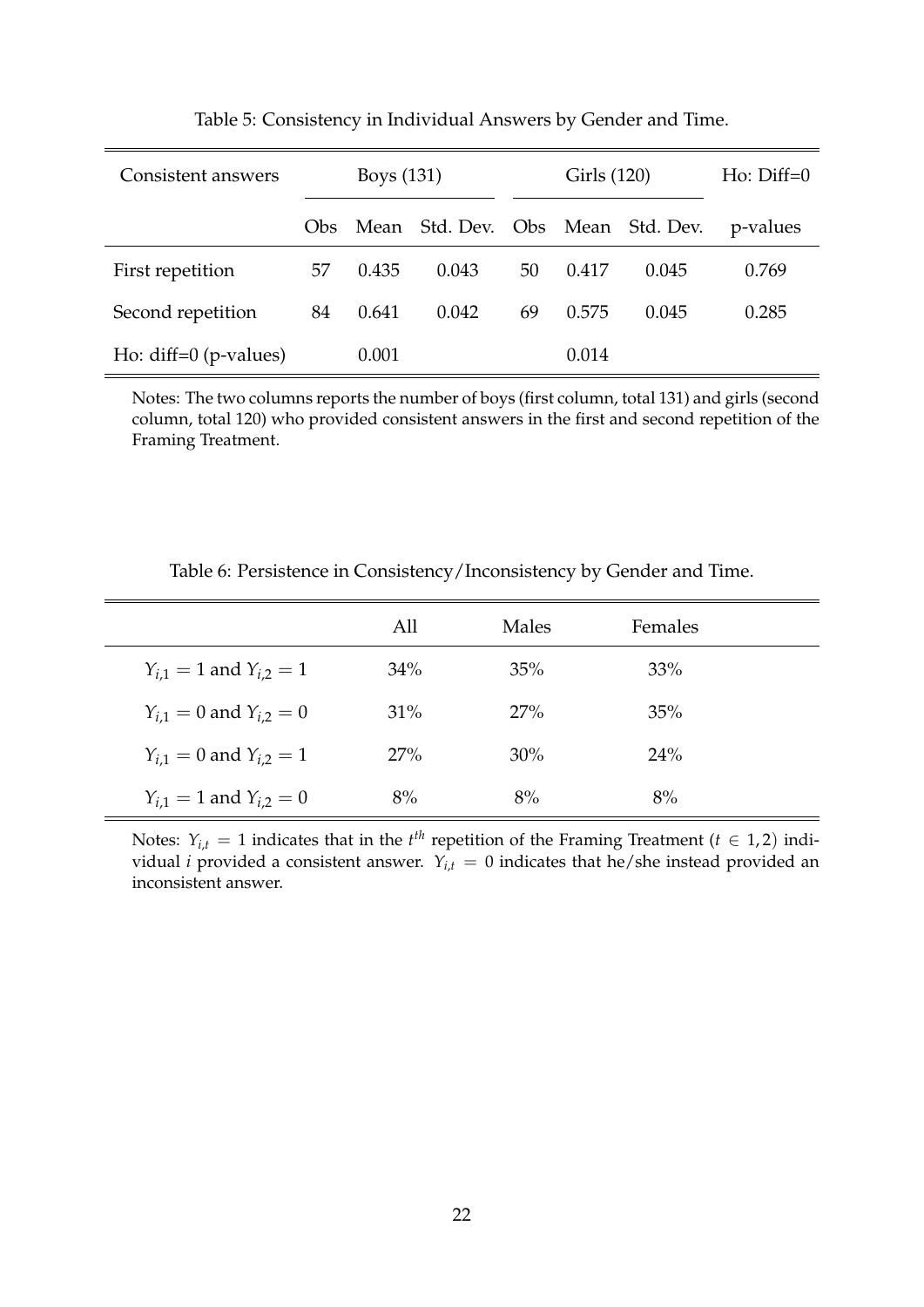|                                                     | i                  | $\mathbf{ii}$      | iii                | iv           |
|-----------------------------------------------------|--------------------|--------------------|--------------------|--------------|
| Time                                                | 0.0264             | 0.0261             | 0.0261             | 0.0210       |
|                                                     | (0.0919)           | (0.0910)           | (0.0911)           | (0.0738)     |
| Workshop treated                                    | $-0.4124***$       | $-0.4120***$       | $-0.4169***$       | $-0.3392***$ |
|                                                     | (0.0788)           | (0.0803)           | (0.0806)           | (0.0653)     |
| Workshop treated X Time                             | $0.2061*$          | $0.2050*$          |                    |              |
|                                                     | (0.1112)           | (0.1105)           |                    |              |
| Workshop treated X Time X Boy                       |                    |                    | 0.1708             |              |
|                                                     |                    |                    | (0.1252)           |              |
| Workshop treated X Time X Girl                      |                    |                    | $0.2474**$         |              |
|                                                     |                    |                    | (0.1179)           |              |
| Masculine frame                                     | $-0.0526$          | $-0.0720$          | $-0.0711$          |              |
|                                                     | (0.0733)           | (0.0873)           | (0.0895)           |              |
| Feminine frame                                      | $-0.0081$          | $-0.0774$          | $-0.0764$          |              |
|                                                     | (0.0672)           | (0.0912)           | (0.0909)           |              |
| Masculine frame X Boy                               |                    | 0.0316             | 0.0325             |              |
|                                                     |                    | (0.0991)           | (0.0986)           |              |
| Feminine frame X Girl                               |                    | $0.1747**$         | $0.1793**$         |              |
|                                                     |                    | (0.0883)           | (0.0830)           |              |
| Workshop treated X Time X Masc. Frame X Boy (WTMB)  |                    |                    |                    | 0.1329       |
|                                                     |                    |                    |                    | (0.1295)     |
|                                                     |                    |                    |                    | 0.0323       |
| Workshop treated X Time X Masc. Frame X Girl (WTMG) |                    |                    |                    |              |
|                                                     |                    |                    |                    | (0.0767)     |
| Workshop treated X Time X Fem. Frame X Boy (WTFB)   |                    |                    |                    | 0.1066       |
|                                                     |                    |                    |                    | (0.1287)     |
| Workshop treated X Time X Fem. Frame X Girl (WTFG)  |                    |                    |                    | $0.3812***$  |
|                                                     |                    |                    |                    | (0.1010)     |
| Workshop treated X Time X Neut. Frame X Boy (WTNB)  |                    |                    |                    | $0.1804**$   |
|                                                     |                    |                    |                    | (0.0773)     |
| Workshop treated X Time X Neut. Frame X Girl (WTNG) |                    |                    |                    | $0.2105*$    |
|                                                     |                    |                    |                    | (0.1109)     |
| Girls                                               | $-0.0270$          | $-0.0705$          | $-0.1014$          | $-0.0396$    |
|                                                     | (0.0494)           | (0.0773)           | (0.0805)           | (0.0521)     |
| Foreign citizen                                     | $-0.0590$          | $-0.0486$          | $-0.0503$          | $-0.0453$    |
|                                                     | (0.1116)           | (0.1088)           | (0.1100)           | (0.0902)     |
| Math grade                                          | $-0.0634**$        | $-0.0669***$       | $-0.0679***$       | $-0.0517***$ |
|                                                     | (0.0258)           | (0.0258)           | (0.0255)           | (0.0173)     |
| Mother mandatory school                             | $-0.1756*$         | $-0.1654*$         | $-0.1656*$         | $-0.1271*$   |
|                                                     | (0.0957)           | (0.0962)           | (0.0956)           | (0.0691)     |
| Mother high school diploma                          | $-0.0643$          | $-0.0557$          | $-0.0554$          | $-0.0448$    |
|                                                     | (0.1053)           | (0.1051)           | (0.1057)           | (0.0829)     |
| Father mandatory school                             | $-0.2105$          | $-0.2016$          | $-0.2049$          | $-0.1699$    |
|                                                     | (0.1400)           | (0.1323)           | (0.1341)           | (0.1136)     |
| Father high school diploma                          | $-0.1625***$       | $-0.1636***$       | $-0.1648***$       | $-0.1318***$ |
|                                                     | (0.0477)           | (0.0437)           | (0.0446)           | (0.0403)     |
| Pocket money                                        | $0.1134*$          | $0.1141*$          | $0.1127*$          | $0.0951*$    |
|                                                     |                    |                    |                    |              |
|                                                     | (0.0635)<br>0.0277 | (0.0621)<br>0.0262 | (0.0608)<br>0.0264 | (0.0515)     |
| Own savings                                         |                    |                    |                    | 0.0235       |
|                                                     | (0.0940)           | (0.0898)           | (0.0901)           | (0.0739)     |
| Schools dummies                                     | yes                | yes                | yes                | yes          |
| Observations                                        | 420                | 420                | 420                | 420          |

## Table 7: RE Logit on Consistency of Individual Answers (Margins)

Notes: Balanced panel. Error terms clustered at class level. Standard errors in parentheses. Significance levels: p\* 0.10, p\*\* 0.05, p\*\*\* 0.01. Omitted variables: Neutral language, Mother university degree, Father university degree.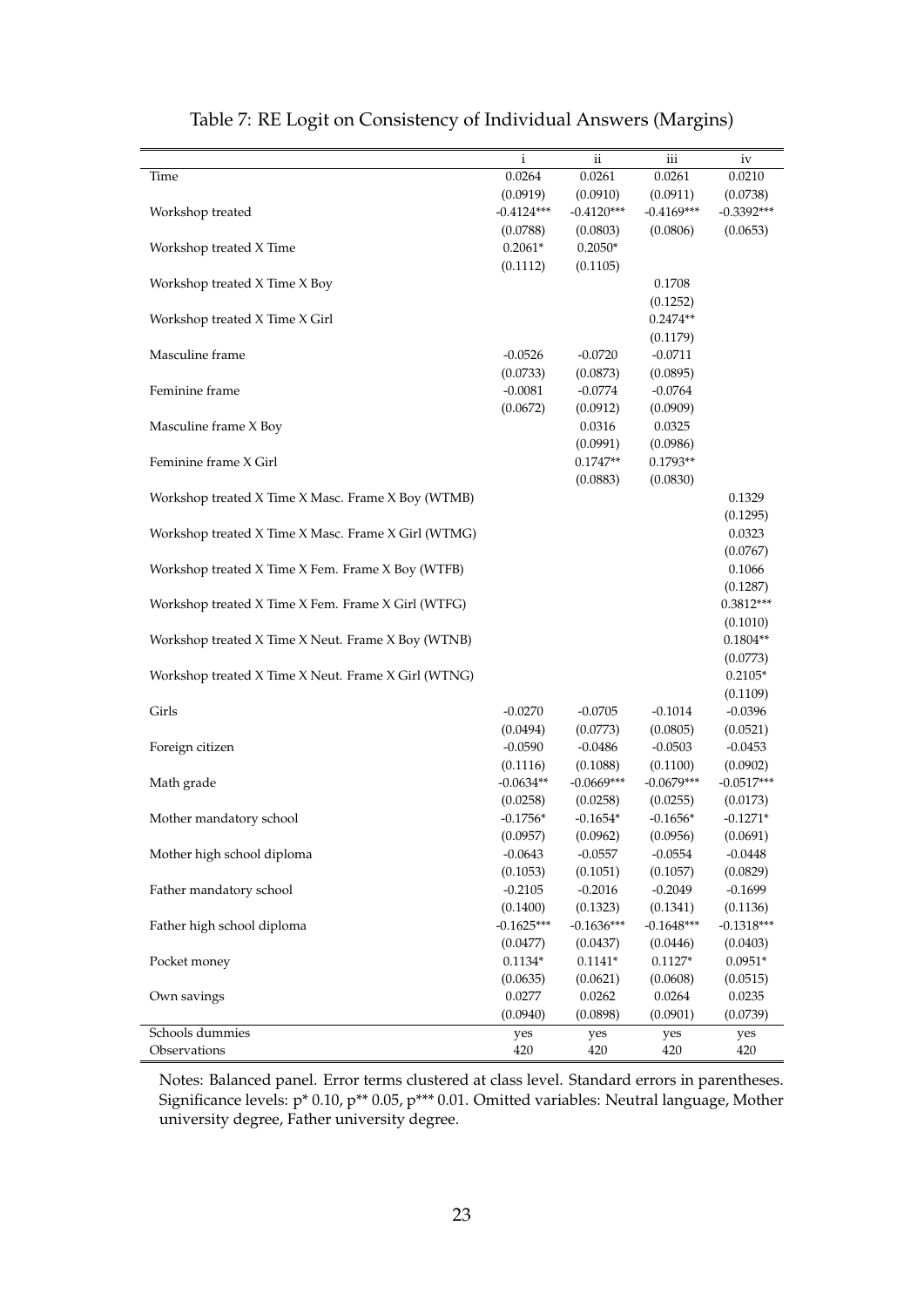|                                                     | $\mathbf{i}$ | ii         | iii        | iv         |
|-----------------------------------------------------|--------------|------------|------------|------------|
| Time                                                | $-1.516$     | $-1.516$   | $-1.516$   | $-1.516$   |
|                                                     | (0.986)      | (0.993)    | (0.996)    | (0.996)    |
| Workshop treated                                    | $-1.713**$   | $-1.884**$ | $-1.835**$ | $-2.117**$ |
|                                                     | (0.847)      | (0.856)    | (0.906)    | (0.916)    |
| Workshop treated X Time                             | 1.204        | 1.204      |            |            |
|                                                     | (1.227)      | (1.236)    |            |            |
| Workshop treated X Time X Boy                       |              |            | 1.698      |            |
|                                                     |              |            | (1.060)    |            |
| Workshop treated X Time X Girl                      |              |            |            |            |
|                                                     |              |            | 0.512      |            |
|                                                     |              |            | (1.814)    |            |
| Masculine frame                                     | $-1.620**$   | $-2.383$   | $-2.446$   |            |
|                                                     | (0.653)      | (1.458)    | (1.504)    |            |
| Feminine frame                                      | $-1.502*$    | $-0.0112$  | $-0.0715$  |            |
|                                                     | (0.827)      | (0.887)    | (0.940)    |            |
| Masculine frame X Boy                               |              | 1.507      | 1.546      |            |
|                                                     |              | (2.008)    | (2.090)    |            |
| Feminine frame X Girl                               |              | $-3.550**$ | $-3.482**$ |            |
|                                                     |              | (1.687)    | (1.586)    |            |
| Workshop treated X Time X Masc. frame X Boy (WTMB)  |              |            |            | $2.053*$   |
|                                                     |              |            |            | (1.175)    |
| Workshop treated X Time X Masc. frame X Girl (WTMG) |              |            |            | 0.595      |
|                                                     |              |            |            | (2.718)    |
|                                                     |              |            |            | 1.986*     |
| Workshop treated X Time X Fem. frame X Boy (WTFB)   |              |            |            |            |
|                                                     |              |            |            | (1.023)    |
| Workshop treated X Time X Fem. frame X Girl (WTFG)  |              |            |            | $-2.183$   |
|                                                     |              |            |            | (2.157)    |
| Workshop treated X Time X Neut. frame X Boy (WTNB)  |              |            |            | 1.022      |
|                                                     |              |            |            | (1.295)    |
| Workshop treated X Time X Neut. frame X Girl (WTMG) |              |            |            | 3.532***   |
|                                                     |              |            |            | (1.341)    |
| Girls                                               | $-1.369$     | 0.0465     | 0.408      | $-1.159$   |
|                                                     | (0.907)      | (1.103)    | (1.178)    | (0.977)    |
| Foreign citizen                                     | 1.865        | 1.210      | 1.233      | 0.939      |
|                                                     | (1.324)      | (1.572)    | (1.530)    | (1.366)    |
| Math grade                                          | 0.157        | 0.176      | 0.190      | 0.106      |
|                                                     | (0.355)      | (0.263)    | (0.267)    | (0.299)    |
| Mother mandatory school                             | $-0.163$     | $-0.205$   | $-0.169$   | 0.100      |
|                                                     |              |            |            |            |
|                                                     | (1.818)      | (1.840)    | (1.825)    | (1.759)    |
| Mother high school diploma                          | 1.989*       | 1.741      | 1.722      | $2.334***$ |
|                                                     | (1.051)      | (1.113)    | (1.122)    | (0.889)    |
| Father mandatory school                             | $-0.136$     | $-0.556$   | $-0.451$   | $-0.934$   |
|                                                     | (1.727)      | (1.780)    | (1.814)    | (1.663)    |
| Father high school diploma                          | 1.043        | 1.664      | 1.709      | 1.377      |
|                                                     | (1.037)      | (1.232)    | (1.243)    | (1.058)    |
| Pocket money                                        | 0.300        | $-0.0411$  | 0.0144     | 0.168      |
|                                                     | (0.544)      | (0.713)    | (0.663)    | (0.532)    |
| Own savings                                         | 0.693        | 0.765      | 0.772      | 0.611      |
|                                                     | (1.499)      | (1.528)    | (1.526)    | (1.450)    |
| Constant                                            | $6.940*$     | 6.879**    | 6.569**    | 6.974**    |
|                                                     | (4.053)      | (3.044)    | (3.028)    | (3.301)    |
| R-squared                                           | 0.247        | 0.276      | 0.281      | 0.285      |
| Schools dummies                                     |              |            |            |            |
|                                                     | yes          | yes        | yes        | yes        |
| Observations                                        | 158          | 158        | 158        | 158        |

## Table 8: GLS on Children's Revealed Impatience Rate

Notes: Balanced panel. Error terms clustered at class level. Standard errors in parentheses. Significance levels: p\* 0.10, p\*\* 0.05, p\*\*\* 0.01. Omitted variables: Neutral language, Mother university degree, Father university degree.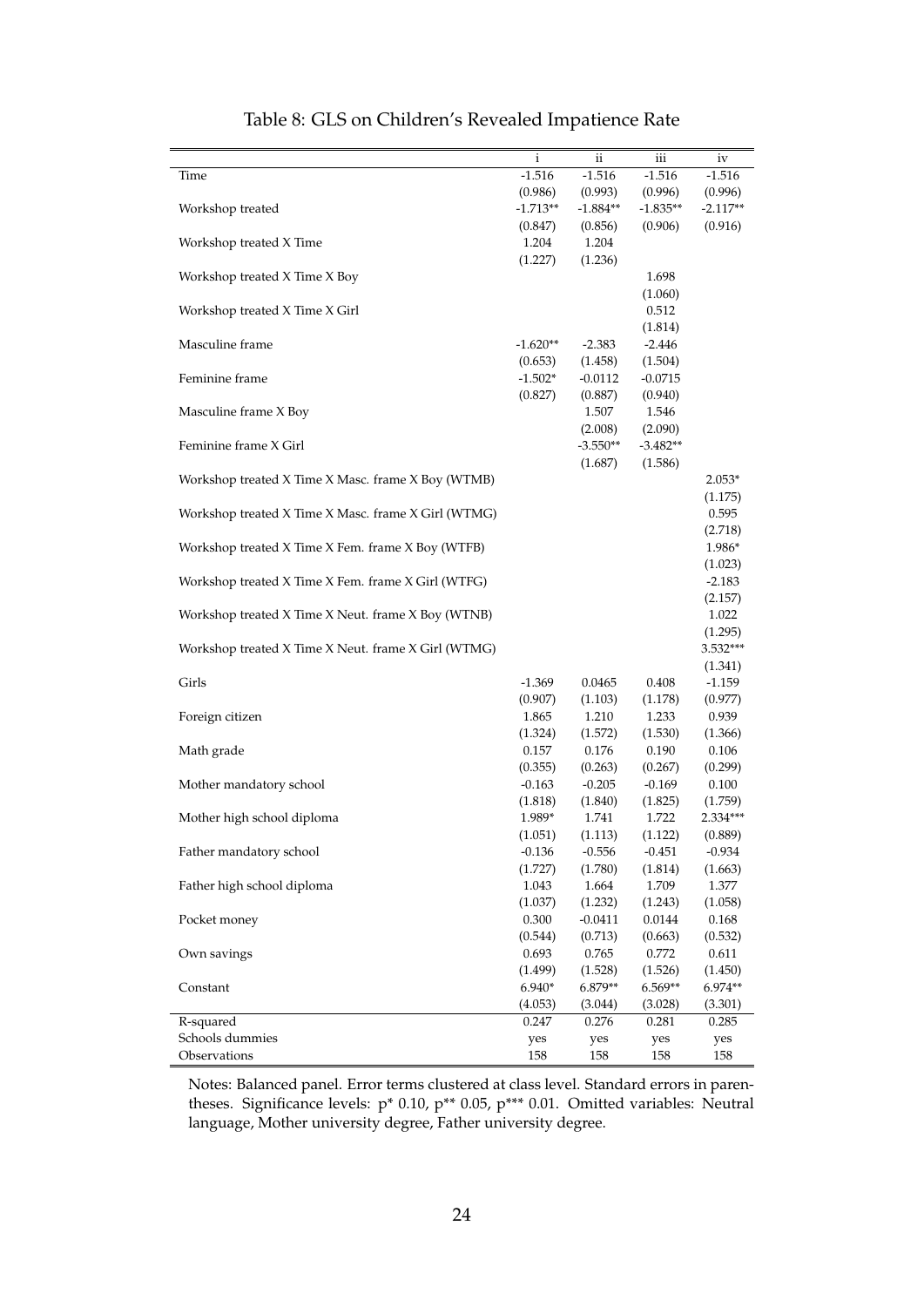# **Appendix**

## **A1. Miscellaneous**

## **A1a. Introductory Statements in Italian**

### 1 - Masculine frame

*In palio tanti palloncini per sfidare chi volete voi in giochi e gare avvincenti. Volete un esempio? Avete mai fatto la corsa dei palloncini? Dovete essere agili, veloci e astuti. Vince chi arriva primo al traguardo spingendo il palloncino solo con il naso.*

## 2 - Feminine frame

*In palio tanti palloncini da condividere con chi volete per fare insieme giochi divertenti. Volete un esempio? Avete mai fatto il ballo del palloncino? Dovete essere bravi a collaborare. Si gioca a coppie e, tenendo tra le vostre schiene due palloncini, dovete ballare senza farli cadere e senza mai aiutarvi con le mani.*

### 3 - Neutral frame

*In palio tanti palloncini per fare giochi divertenti.*

### **A1b. Composition of the Subgroups**

The subgroups of the participants in the experiment (see also Figure 2) are assembled as follows. The name indicates the school, the number refers to the school year, and the letter to the class. The number in brackets refers to the number of children in the class.

- *M*1 = {*Palmieri* 3A (23), *Palmieri* 3D (21), *Collodi* 4A (21)}
- *F*1 = {*Marconi* 3B (21), *Palmieri* 3B (22), *Pertini* 3C (19)}
- *N*1 = {*Collodi* 3B (22), *Marco Polo* 3A (21), *Palmieri* 3C (19)}
- $M0 = \{ Marco \ Polo \ 4A \ (18) \}$
- $F0 = \{Marconi 3A (23)\}\$
- $N0 = \{Palmieri 3E (21)\}\$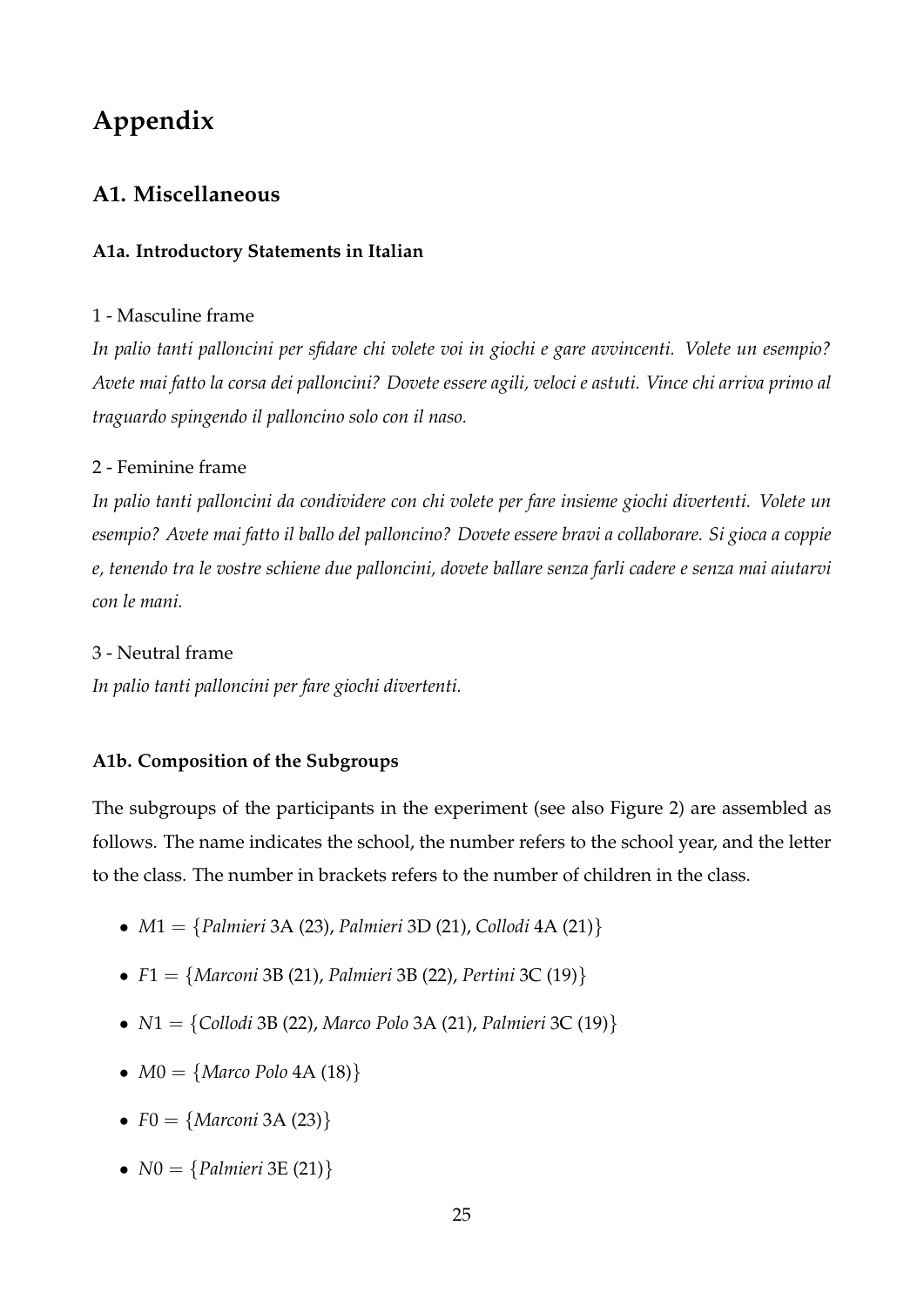*Palmieri* elementary school is located in district 3 of the city of Turin, *Marconi* elementary school is located in district 7, *Collodi* elementary school is located in district 8, *Pertini* elementary school is located in district 9, and *Marco Polo* elementary school is located in the city of Moncalieri, a city immediately south of Turin (see footnote 3). In terms of average income, the areas where these schools are located provide a reasonable mix; *Palmieri* is in an affluent neighborhood, *Marco Polo* is in a working-class neighborhood, while *Marconi*, *Collodi* and *Pertini* are in middle-class neighborhoods.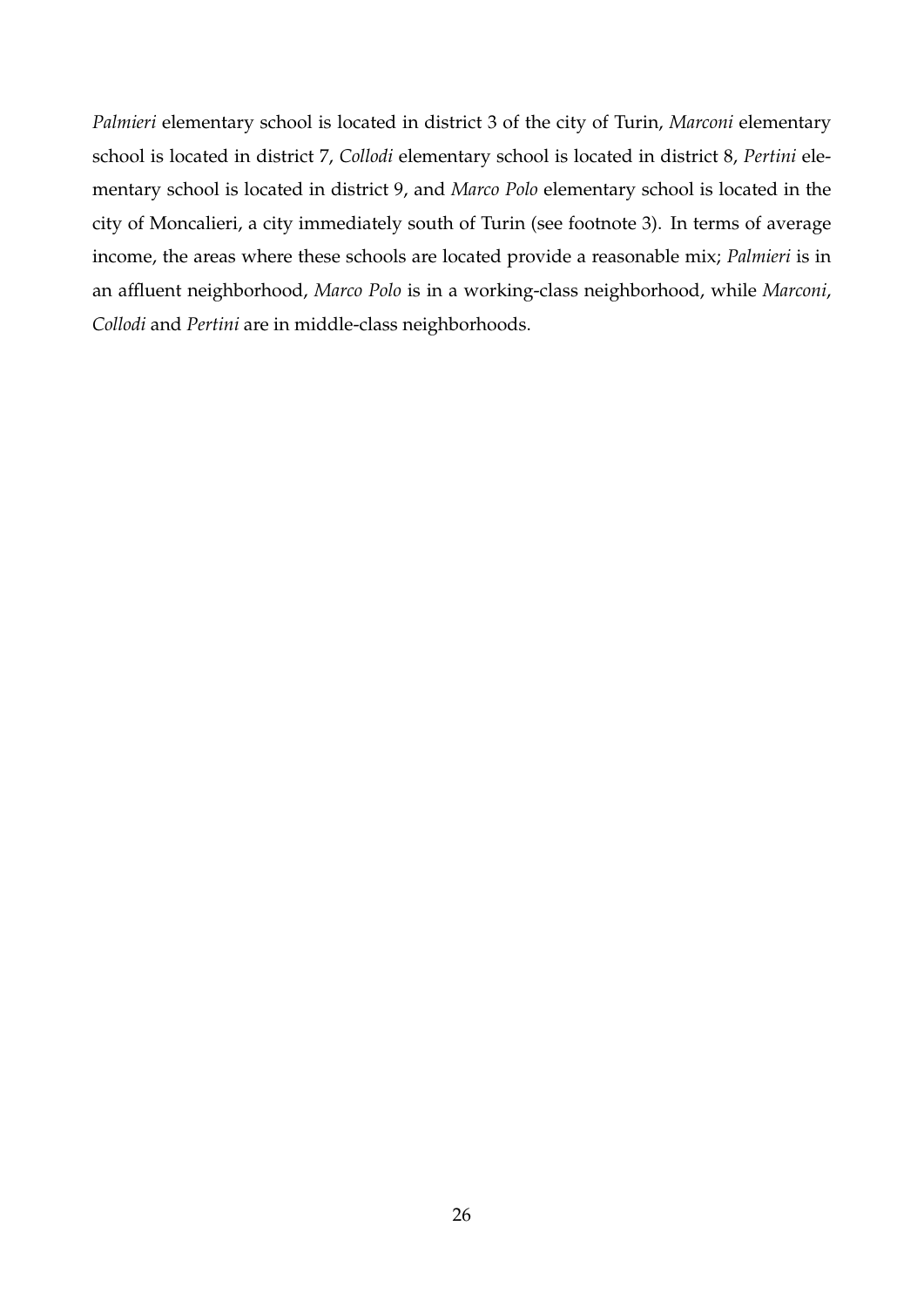## **A2. Additional Tables**

|                                                     | $\mathbf{i}$ | $\mathbf{ii}$ | iii          | iv           |
|-----------------------------------------------------|--------------|---------------|--------------|--------------|
| Time                                                | 0.0298       | 0.0292        | 0.0295       | 0.0241       |
|                                                     | (0.0927)     | (0.0918)      | (0.0920)     | (0.0754)     |
| Workshop treated                                    | $-0.4057***$ | $-0.4063***$  | $-0.4107***$ | $-0.3373***$ |
|                                                     | (0.0779)     | (0.0793)      | (0.0795)     | (0.0638)     |
| Workshop treated X Time                             | 0.1998*      | 0.1994*       |              |              |
|                                                     | (0.1115)     | (0.1108)      |              |              |
| Workshop treated X Time X Boy                       |              |               | 0.1660       |              |
|                                                     |              |               | (0.1248)     |              |
| Workshop treated X Time X Girl                      |              |               | $0.2403**$   |              |
|                                                     |              |               | (0.1183)     |              |
| Masculine frame                                     | $-0.0511$    | $-0.0689$     | $-0.0678$    |              |
|                                                     | (0.0727)     | (0.0861)      | (0.0878)     |              |
| Feminine frame                                      | $-0.0067$    | $-0.0757$     | $-0.0745$    |              |
|                                                     | (0.0675)     |               | (0.0908)     |              |
|                                                     |              | (0.0910)      |              |              |
| Masculine frame X Boy                               |              | 0.0283        | 0.0291       |              |
|                                                     |              | (0.0969)      | (0.0965)     |              |
| Feminine frame X Girl                               |              | $0.1750**$    | $0.1795**$   |              |
|                                                     |              | (0.0858)      | (0.0806)     |              |
| Workshop treated X Time X Masc. frame X Boy (WTMB)  |              |               |              | 0.1289       |
|                                                     |              |               |              | (0.1290)     |
| Workshop treated X Time X Masc. frame X Girl (WTMG) |              |               |              | 0.0269       |
|                                                     |              |               |              | (0.0779)     |
| Workshop treated X Time X Fem. frame X Boy (WTFB)   |              |               |              | 0.1048       |
|                                                     |              |               |              | (0.1295)     |
| Workshop treated X Time X Fem. frame X Girl (WTFG)  |              |               |              | $0.3764***$  |
|                                                     |              |               |              | (0.1002)     |
| Workshop treated X Time X Neut. frame X Boy (WTNB)  |              |               |              | $0.1804**$   |
|                                                     |              |               |              | (0.0789)     |
| Workshop treated X Time X Neut. frame X Girl (WTMG) |              |               |              | $0.2072*$    |
|                                                     |              |               |              |              |
|                                                     |              |               |              | (0.1118)     |
| Girls                                               | $-0.0254$    | $-0.0700$     | $-0.0995$    | $-0.0375$    |
|                                                     | (0.0485)     | (0.0757)      | (0.0787)     | (0.0514)     |
| Foreign citizen                                     | $-0.0581$    | $-0.0476$     | $-0.0493$    | $-0.0453$    |
|                                                     | (0.1100)     | (0.1076)      | (0.1090)     | (0.0898)     |
| Math grade                                          | $-0.0627**$  | $-0.0661***$  | $-0.0670***$ | $-0.0515***$ |
|                                                     | (0.0250)     | (0.0250)      | (0.0248)     | (0.0172)     |
| Mother mandatory school                             | $-0.1719*$   | $-0.1618*$    | $-0.1621*$   | $-0.1253*$   |
|                                                     | (0.0951)     | (0.0957)      | (0.0952)     | (0.0693)     |
| Mother high school diploma                          | $-0.0627$    | $-0.0542$     | $-0.0540$    | $-0.0439$    |
|                                                     | (0.1044)     | (0.1043)      | (0.1048)     | (0.0828)     |
| Father mandatory school                             | $-0.2102$    | $-0.2026$     | $-0.2054$    | $-0.1723$    |
|                                                     | (0.1395)     | (0.1323)      | (0.1336)     | (0.1145)     |
| Father high school diploma                          | $-0.1607***$ | $-0.1620***$  | $-0.1628***$ | $-0.1326***$ |
|                                                     | (0.0469)     | (0.0430)      | (0.0437)     | (0.0404)     |
| Pocket money                                        | $0.1122*$    | $0.1127*$     | $0.1113*$    | $0.0952*$    |
|                                                     | (0.0632)     | (0.0618)      | (0.0605)     | (0.0516)     |
| Own savings                                         | 0.0276       | 0.0257        | 0.0257       | 0.0235       |
|                                                     |              |               |              |              |
|                                                     | (0.0929)     | (0.0889)      | (0.0892)     | (0.0741)     |
| Schools dummies                                     | yes          | yes           | yes          | yes          |
| Observations                                        | 420          | 420           | 420          | 420          |

## Table 9: RE Probit on Consistency of Individual Answers (Margins)

Notes: Balanced panel. Error terms clustered at class level. Standard errors in parentheses. Significance levels: p\* 0.10, p\*\* 0.05, p\*\*\* 0.01. Omitted variables: Neutral language, Mother university degree, Father university degree.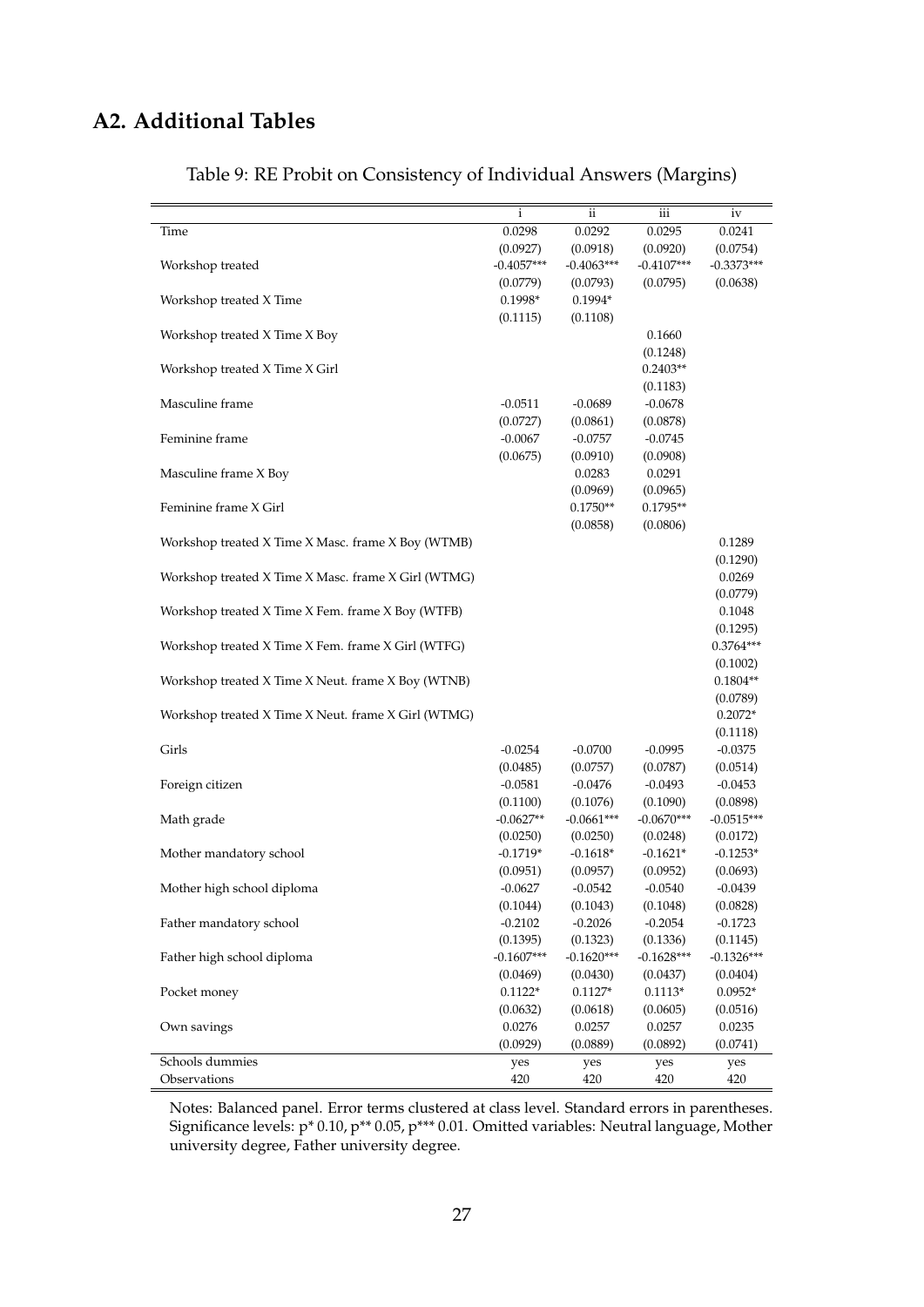#### **ACKNOWLEDGEMENTS**

This research is part of the project *Conta e Racconta* promoted and supported by the *Fondazione per la Scuola - Compagnia di Sanpaolo* in collaboration with the *Museo del Risparmio di Torino* (Italy). We are particularly thankful to Nicola Crepax and Elisabetta De Martino of the *Fondazione per la Scuola* and to Paola Laiolo and Giovanna Paladino of the *Museo del Risparmio* who provided organizational support and useful advice. We thank the staff and teachers of the schools that allowed us to collect from their pupils the data we use in this article. Finally, we thank Alessandra Foresta for excellent research assistance and Ainhoa Aparicio-Fenoll, Noemi Oggero, and participants in the Workshop on Gender and Stem Subjects (June 2016, Moncalieri, Italy) and the First Conference in Behavioural Economics and Financial Literacy (November 2016, Barcelona, Spain) for useful comments.

## **References**

- [1] Akerlof, G., & Kranton, R. (2000). Economics and identity. *The Quarterly Journal of Economics*, *115*(3), 715-753.
- [2] Alan, S., & Ertac, S. (2018). Fostering patience in the classroom: Results from randomized educational intervention. *Journal of Political Economy*, *126*(5), 1865-1911.
- [3] Andersen, S., Harrison, G. W., Lau, M. I., & Rutström, E. E. (2006). Elicitation using multiple price list formats. *Experimental Economics*, *9*(4), 383-405.
- [4] Andersen, S., Harrison, G. W., Lau, M. I., & Rutström, E. E. (2008). Eliciting risk and time preferences. *Econometrica*, *76*(3), 583-618.
- [5] Arano K., & Terry R. (2010). Gender-based risk aversion and retirement asset allocation. *Economic Inquiry*, *48*(1), 147-155.
- [6] Banerjee A., & Mullainathan S. (2008). Limited attention and income distribution. *The American Economic Review*, *98*(2), 489-493.
- [7] Barber B. M., & Odean T. (2001). Boys will be boys: Gender, overconfidence, and common stock investment. *The Quarterly Journal of Economics*, *116*(1), 261-292.
- [8] Becker, G. S., & Mulligan, C. B. (1997). The endogenous determination of time preference. *The Quarterly Journal of Economics*, *112*(3), 729-758.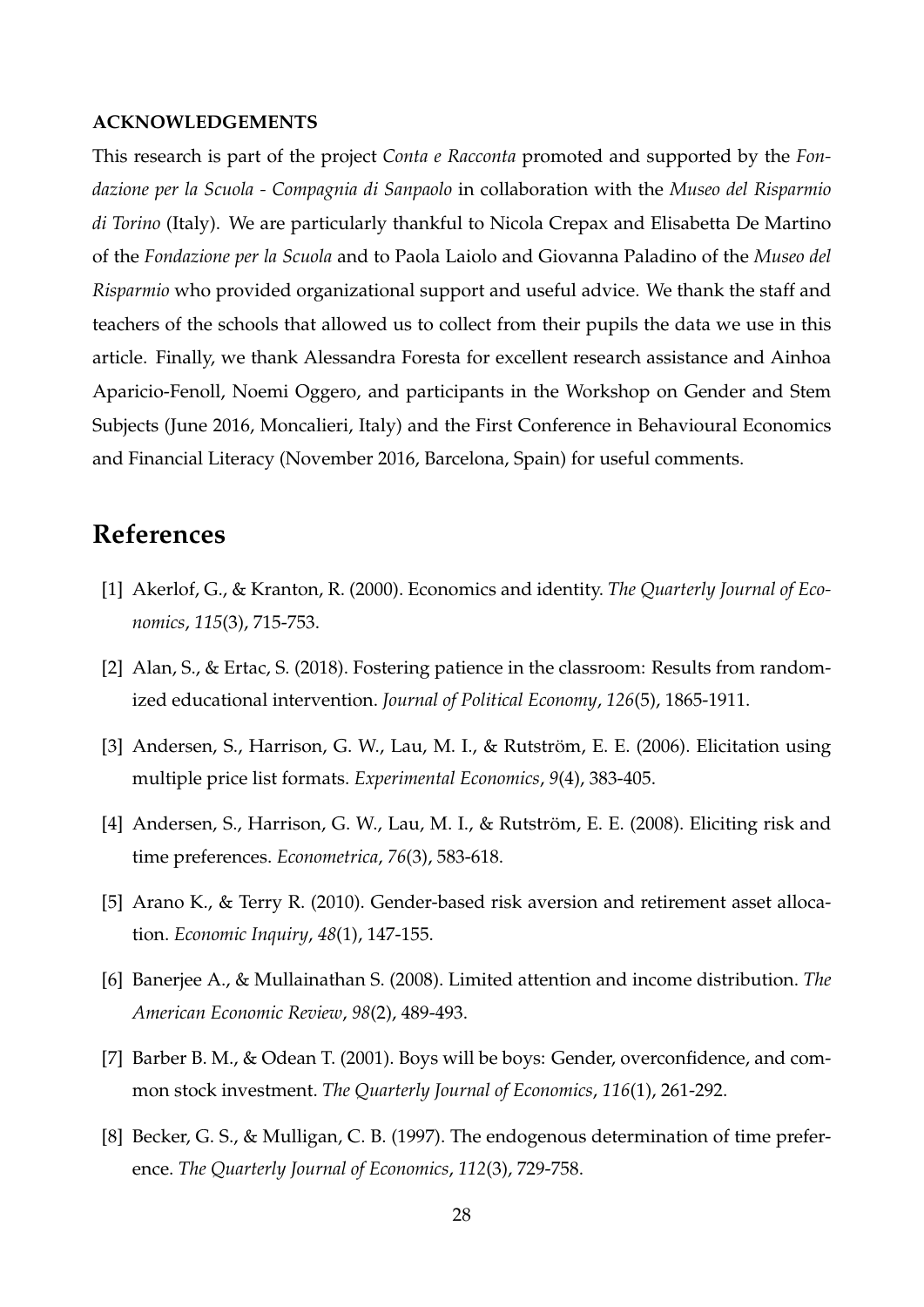- [9] Bettinger, E., & Slonim, R. (2007). Patience among children. *Journal of Public Economics*, *91*(1), 343-363.
- [10] Billingham, M. (2007). Sociological perspectives. In Stretch, B., & Whitehouse, M. (Eds.). *Health and Social Care*, Book 1. Oxford: Heinemann.
- [11] Boggio, C., Fornero, E., Prast, H., & Sanders, J. (2018). Seven ways to knit your portfolio: Is the language of investor communication gender neutral? In Garzone, G., Catenaccio, P., Grego, K. & Doerr, R. (Eds.). *Specialised and Professional Discourse Across Media and Genres*. Milano: Ledizioni. 137-160.
- [12] Bucher-Koenen, T., Lusardi, A., Alessie, R., & Van Rooij, M. (2017). How financially literate are women? An overview and new insights. *The Journal of Consumer Affairs*, *51*(2), 255-283.
- [13] Burusic, J., Babarovic, T., & Serie, M. (2012). Differences in elementary school achievement between girls and boys: Does the teacher gender play a role? *European Journal of Psychology of Education*, *27*(4), 523-538.
- [14] Buser, T., Niederle, M., & Oosterbeek, H. (2014). Gender, competitiveness and career choices. *Quarterly Journal of Economics*, *129*(3), 1409-1447.
- [15] Castillo, M., Ferraro, P. J., Jordan, J. L., & Petrie, R. (2011). The today and tomorrow of kids: Time preferences and educational outcomes of children. *Journal of Public Economics*, *95*(11), 1377-1385.
- [16] Chang, F., & Burns, B. (2005). Attention in preschoolers: Associations with effortful control and motivation. *Child Development*, *76*(1), 247-263.
- [17] Coda Moscarola, F., & Migheli, M. (2017). Gender differences in financial education: Evidence from primary school. *De Economist*, *165*(3), 321-347.
- [18] Costa, G., Stroscia, M., Zengarini, N., & Demaria, M. (2017). *40 anni di salute a Torino. Spunti per leggere i bisogni e i risultati delle politiche*. Milano: Inferenze.
- [19] Croson, R., & Gneezy, U. (2009). Gender differences in preferences. *Journal of Economic Literature*, *47*(2), 448-74.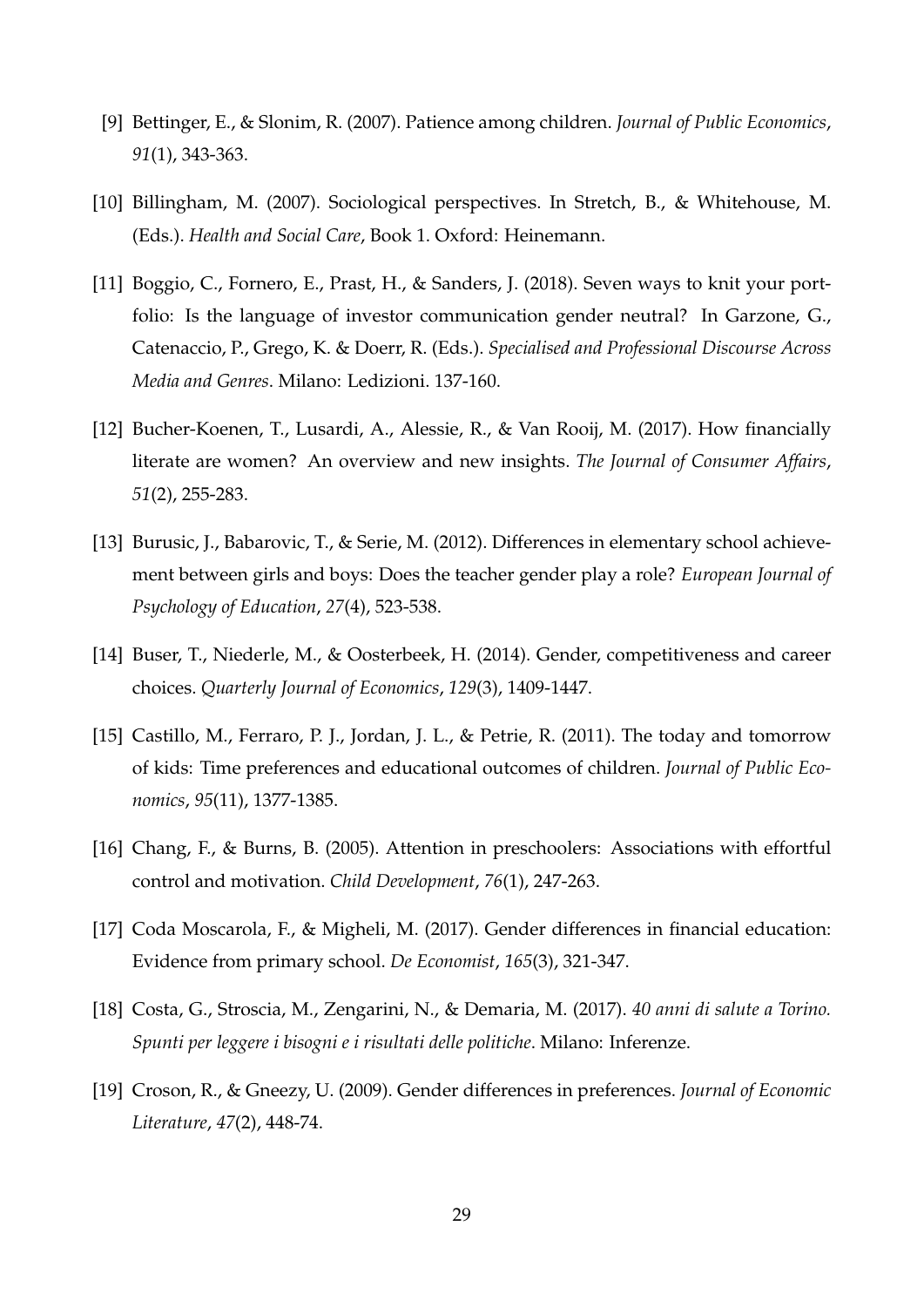- [20] Dohmen, T., Falk, A., Huffman, D., Sunde, U., Schupp, J., & Wagner, G. G. (2011). Individual risk attitudes: Measurement, determinants, and behavioural consequences. *Journal of the European Economic Association*, *9*(3), 522-550.
- [21] Eckel, C., & Grossman, P. (2002). *Differences in the Economic Decisions of Men and Women: Experimental Evidence*. Amsterdam: Elsevier.
- [22] Eckel, C., & Grossman, P. (2008). Men, women and risk aversion: Experimental evidence. In Plott, C., & Smith, V. (Eds.). *Handbook of Experimental Economics Results*, Vol. 1. Amsterdam: North-Holland.
- [23] Eckert, P., & McConnell-Ginet, S. (2013). *Language and Gender.* Cambridge: Cambridge University Press.
- [24] Edwards, C. P., Knoche, L., & Kumru, A. (2001). Play patterns and gender. In Worrell, J. (Ed.). *Encyclopedia of Women and Gender*. San Diego (CA): Academic Press.
- [25] Fairclough, N. (1992). *Discourse and Social Change*. Cambridge: Polity Press.
- [26] Fillmore, C. J., & Baker, C. (2009). A frames approach to semantic analysis. In Heine, B., & Narrog, H. (Eds.). *The Oxford Handbook of Linguistic Analysis*. Oxford: Oxford University Press.
- [27] Fonseca, R., Mullen, K. J., Zamarro, G., & Zissimopoulos, J. (2012). What explains the gender gap in financial literacy? The role of household decision making. *The Journal of Consumer Affairs*, *46*(1), 90-106.
- [28] Fornero, E., & Monticone, C. (2011). Financial literacy and pension plan participation in Italy. *Journal of Pension Economics and Finance*, *10*(4), 547-564.
- [29] Gadamer, H. (1975). *Truth and Method*. New York: Continuum. Trans. of *Wahrheit und Methode*, 1960.
- [30] Goffman, E. (1974). *Frame Analysis: An Essay on the Organization of Experience.* Boston (MA): Northeastern University Press.
- [31] Gotti, M. (2003). *Specialized Discourse: Linguistic Features and Changing Conventions.* Bern: Peter Lang.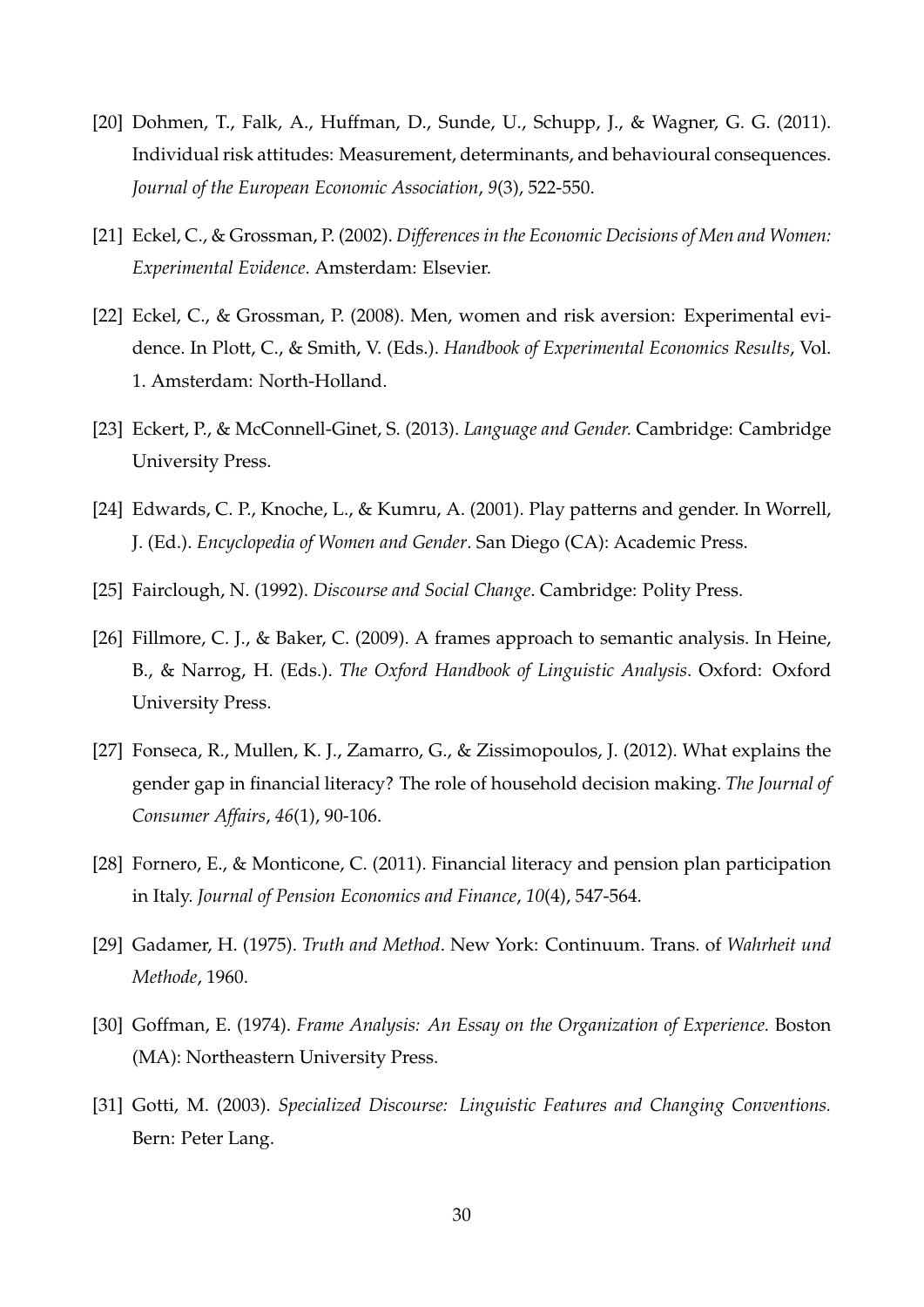- [32] Gotti, M. (2011). *Investigating Specialized Discourse*. Bern: Peter Lang.
- [33] Guiso, L., Monte, F., Sapienza, P., & Zingales, L. (2008). Culture, gender and math. *Science*, *320*(5880), 1164-1165.
- [34] Kahneman, D., & Tversky, A. (1979). Prospect theory: An analysis of decision under risk. *Econometrica*, *47*(2), 263-291.
- [35] Lakoff, G. (1987). *Women, Fire, and Dangerous Things: What Categories Reveal About the Mind.* Chicago (IL): University of Chicago Press.
- [36] Lusardi, A., & Mitchell, O. S. (2008). Planning and financial literacy: How do women fare? *American Economic Review*, *98*(2), 413-17.
- [37] Lusardi, A., & Mitchell, O. S. (2014). The economic importance of financial literacy: Theory and evidence. *Journal of Economic Literature*, *52*(1), 5-44.
- [38] Lusardi, A., Mitchell, O. S., & Curto, V. (2010). Financial literacy among the young. *The Journal of Consumer Affairs*, *44*(2), 358-380.
- [39] Lusardi, A., Mitchell O. S., & Curto, V. (2014). Financial literacy and financial sophistication in the older population. *Journal of Pension Economics and Finance*, *13*(4), 347-366.
- [40] Maccoby, E. (1999). *The Two Sexes: Growing Up Apart, Coming Together*. Cambridge (MA): Harvard University Press.
- [41] Mahdavi, M., & Horton, N. (2014). Financial literacy among educated women: Room for improvement. *The Journal of Consumer Affairs*, *48*(2), 403-417.
- [42] Molina, J. A., Gimnez-Nadal, J. I., Cuesta, J. A., Garcia-Lazaro, C., & Moreno, Y. (2013). Gender differences in cooperation: Experimental evidence on high school students. *PLoS One*, *8*(12), e83700.
- [43] Niederle, M. (2014). Gender. In Kagel, J., & Roth, A. E. (Eds.). *The Handbook of Experimental Economics*, Vol. II. Princeton (NJ): Princeton University Press.
- [44] Niederle, M., & Vesterlund, L. (2007). Do women shy away from competition? Do men compete too much? *The Quarterly Journal of Economics*, *122*(3), 1067-1101.
- [45] OECD (2014). *Education at a Glance 2014: OECD Indicators*. OECD Publishing.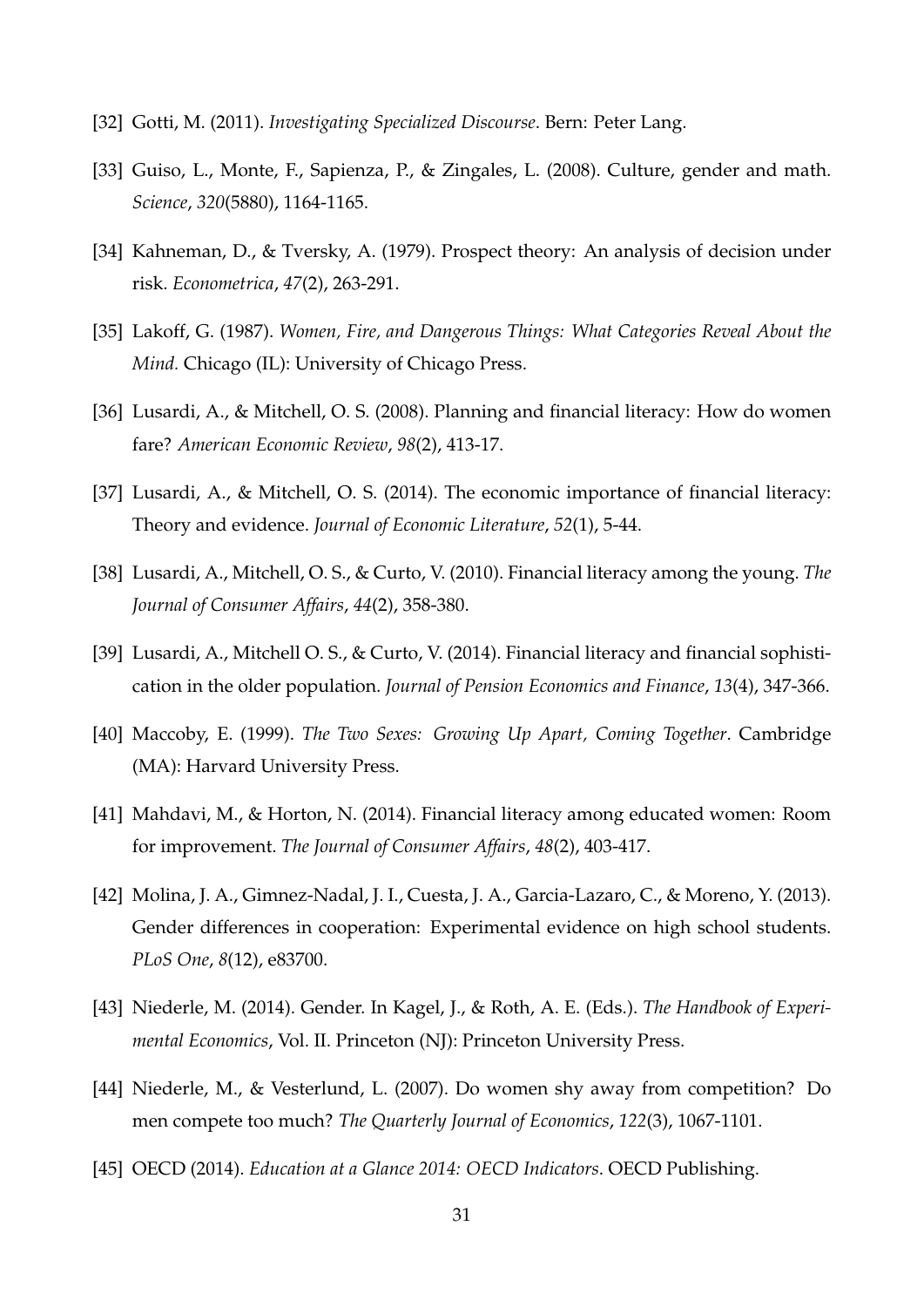- [46] OECD (2017), *PISA 2015 Results (Volume IV): Students Financial Literacy*, PISA, OECD Publishing, Paris. http://dx.doi.org/10.1787/9789264270282-en.
- [47] Sansone, D., Rossi, M., & Fornero, E. (2019). "Four bright coins shining at me": Financial education in childhood, financial confidence in adulthood. *The Journal of Consumer Affairs*, forthcoming.
- [48] Sutter, M., Kocher, M. G., Ruetzler, D., & Trautmann, S. T. (2013). Impatience and uncertainty: Experimental decisions predict adolescents field behavior. *American Economic Review*, *103*(1), 510-531.
- [49] Tannen, D. (1993). *Framing in Discourse*. Oxford: Oxford University Press.
- [50] Thaler, R. H., & Sunstein, C. R. (2009). *Nudge: Improving Decisions about Health, Wealth, and Happiness*. New Haven (CT): Yale University Press.
- [51] Tversky, A., & Kahneman, D. (1981). The framing of decisions and the psychology of choice. *Science*, *211*(4481), 453-458.
- [52] Van den Assem, M. J., van Dolder, D., & Thaler, R. H. (2011). Split or steal? Cooperative behavior when the stakes are large. *Management Science*, *58*(1), 2-20.
- [53] Van Rooij, M., Kool, C., & Prast. H. (2007). Risk-return preferences in the pension domain: Are people able to choose? *Journal of Public Economics*, *91*(3-4), 701-722.
- [54] Van Rooij, M., Lusardi, A., & Alessie, R. (2011). Financial literacy and stock market participation. *Journal of Financial Economics*, *101*(2), 449-472.
- [55] Verloo, M. M. T., & Lombardo, E. (2007). Contested gender equality and policy variety in Europe: Introducing a critical frame analysis approach. In Verloo, M. M. T. (Ed.). *Multiple Meanings of Gender Equality: A Critical frame Analysis of Gender Policies in Europe*. Budapest: CEU Press.
- [56] Zhao, M., Hoeffler, S., & Zauberman, G. (2007). Mental simulation and preference consistency over time: The role of process - versus outcome - focused thoughts. *Journal of Marketing Research*, *44*(3), 379-388.